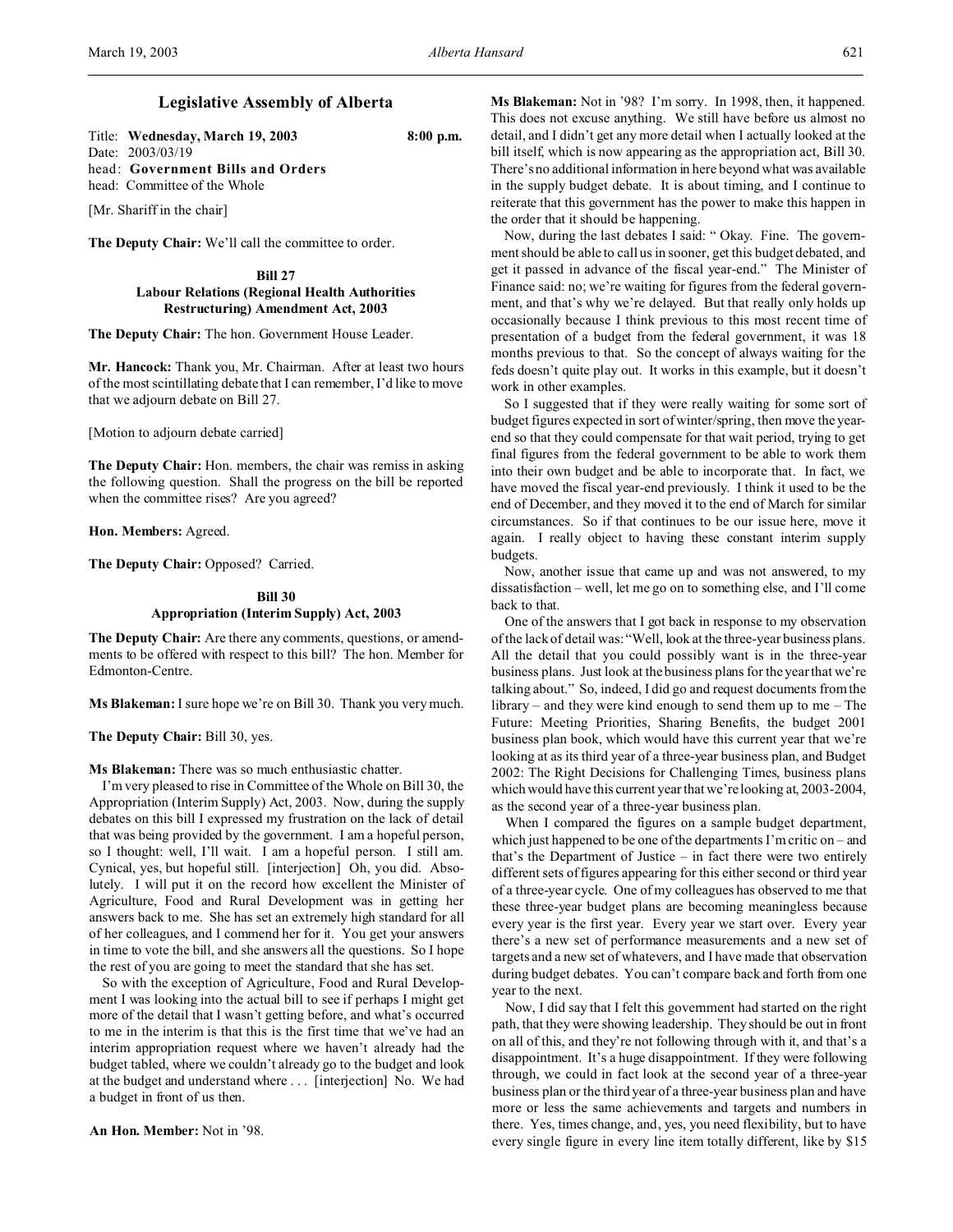million, by \$20 million, that's a lot of money to be that out by. Like, you start getting out by 15, 20 percent. [interjection] Yeah, it did. You have some figures that were \$80 million, and then the other plan was \$95 million. It was different by \$15 million. Well, I can look it up again, but I didn't want to embarrass the minister again, because he looked a little red faced last time.

So one of the frustrations here is being able to say: "Okay; it's reasonable. How do we judge whether what the government is asking for by way of this . . ." Well it's not a special warrant, and in fact I think the Premier is on record as saying that he didn't want to do special warrants when he came in because that was done behind closed doors. Everything was going to be done out in the open and debated openly; thus, we were going to have interim appropriations. That whole process becomes a mockery in itself when one minister gets up and delivers a one- or two-line explanation for two different budgets and sits down and refuses to answer further questions. Other people just leave the Assembly. We're not getting information on this, and considering that we had two hours on day 1 and two and a half hours on day 2, we're talking four and a half hours to debate \$5 billion. So it's a billion and something an hour that we were able to debate in the supply debates.

**Ms Carlson:** A billion and a quarter.

**Ms Blakeman:** A billion and a quarter. That's an enormous amount of money to anybody. It's our responsibility as elected officials to say: "Is this reasonable? Is it needed? What's it being used for? How we are we going to be able to measure against this?" Again, this is where I get referred to the three-year business plans, which I've already pointed out just change totally. I mean, missions change totally from one year to the next. How can you totally change your department's mission? There's no consistency between these business plans.

#### *8:10*

**Dr. Taft:** Mission impossible.

### **Ms Blakeman:** Yeah, mission impossible.

So one of the things that I did ask for and get was a comparison between what was requested in an interim appropriation last year and what's requested in an interim appropriation this year to see if I can sort of glean some direction or information out of this, and in fact it is pretty informative. I think it is going to tell us some things.

We've got the Legislative Assembly, and I'm just going to round these numbers off. Last year in the 2002-2003 interim requests, so coming into this fiscal year, 13 million and change was asked for; this year, 18 million and change. So 5 million more dollars for the Legislative Assembly. That makes you think: well, hmm, that's interesting. So an increase across the board. What's happening? What's being expected there?

Aboriginal Affairs and Northern Development going from – now, this is the only one I've found so far that actually goes down. Oh, no. There's another one later on. I'll point that out. But it goes from \$11 million down to \$10.175 million. Well, still it's going down. Agriculture goes from \$102 million to \$139.6 million. Children's Services, from \$121.9 million to \$225 million. That's not quite double. That's a huge increase in what's being asked for here. Community Development, from \$125.3 million to \$209.7 million. Wow, like, what are they doing with this money? What's this for? There have got to be increases here if they're asking for that much more money in the interim supply. What's being anticipated? Why are we trying to grant them more money for the same period of time for, presumably, according to the tiny iota, the dribble of information we've had thus far, business as usual. "No big deal. Don't worry about it. Just cover your salaries. Buy a few things. Don't worry about it. Trust us." Well, what are you doing with the extra money then? If I'm supposed to trust you, you've got to tell me some of this information.

Economic Development, \$8.5 million to \$11.4 million. Energy, \$40.5 million to \$47.1 million. Do you think there are rebates in that? I bet not.

Aah, here's one of the ones that goes down. Environment goes from \$34.1 million down to \$29.3 million. So that's one of the few that goes down.

**Ms Carlson:** So much for enforcement and monitoring.

**Ms Blakeman:** Yeah. Perhaps the minister would like to answer the question here while we're in the debate on this. Is it reflective of a loss of more frontline staff that do monitoring and enforcement for our environmental protection? The front line is where they always tend to cut, so is that where it's happening again?

Executive Council, almost exactly the same. Finance, \$30.5 million; going to this year's request, \$40.5 million. Gaming, holy mackerel, \$285.8 million last time; this time, \$356.5 million. Like, wow.

**Dr. Taft:** Could you repeat that?

**Ms Blakeman:** For Gaming? Yeah. It was \$285.8 million; this year's request is \$356.5 million.

**Dr. Taft:** A 25 percent increase.

**Ms Blakeman:** A 25 percent increase. For what? Are we going to get more VLT machines, more slot machines? Good heavens. [interjection] Interim supply to this year's interim supply. [interjection] No. Actually, your figures are almost all up. I'll keep going. You don't believe me? I'll read the figures out for you.

**Ms Carlson:** What's the time span between this year's and last year's?

**Ms Blakeman:** I don't know. I just have the comparison chart here. [interjection] I think the minister is going to join in the debate here, and I'm looking forward to any illumination he might be able to bring to it.

I'm going to continue here. We've got Government Services going from \$48.9 million to \$58.2 million. Last year Health and Wellness, \$1.5 billion; this year, \$1.85 billion, and almost no information from the Minister of Health and Wellness, who then refused to answer further questions. That's most disappointing. Human Resources and Employment – oh, this is one of the other ones that goes down. So we've got three so far. Human Resources and Employment: \$318.4 million last year, \$274 million this year. Infrastructure: \$279.5 million last year, \$422.19 million this year. Yowza.

You know, I'm still thinking. See, the other information you don't get as part of this is how big that surplus is going to be and where they're going to salt it all away. Like, how do they hide it all so they don't have to admit that they shortchanged schools and hospitals, seniors, the arts, municipalities, infrastructure, transportation? All those things that they did not allocate adequate funds to during the year, they shortchanged so they could come up with this humdinger, sucking-big surplus at the end of the year over and over and over again. I mean, how can a government with this many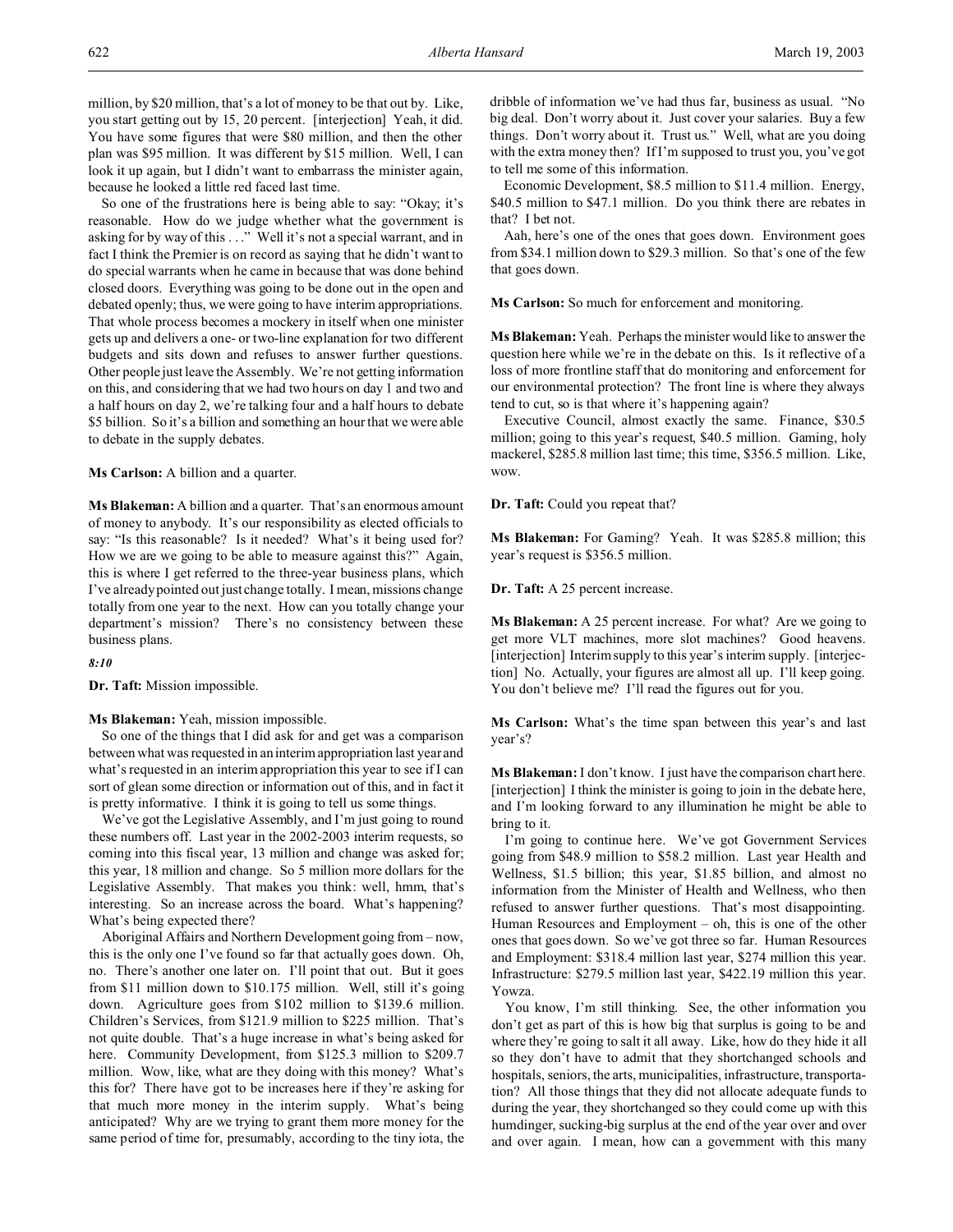resources at their disposal be so off in their budgeting? How can you be so wrong? If you worked for someone, you'd be fired for being that far out.

## **Ms Carlson:** Budget sur-preez.

**Ms Blakeman:** Budget sur-preez, says one of my colleagues, and, yes, indeed, she's right. It's like Sunday night with Kraft Dinner; you never know what you're going to get.

Okay. Let's go back and look. Innovation and Science is another one that's going down. From \$64 million last year they request this year \$55 million. Well, thank you to Innovation and Science. International and Intergovernmental Relations: \$1.8 million last year, \$1.94 million this year. Justice: \$47.2 million last year; \$71.3 million this year. Gee, that's a fair whomping difference. You'd have to be talking about a lot more time that's being included to make up that kind of money. We're talking, like, \$25 million more here. We're just talking about a few weeks, by the way. Don't forget, folks: this is for the government to run for 10 weeks. But everybody just kind of rounds it up to the nearest – oh, I don't know – quarter.

So most of the departments have asked for either 25 or 30 percent of their entire budget for the year be allocated for them or to be available to them for 10 weeks. Like, wow. I'm sure glad I don't have children because, boy, if they came to me and said: "Please give me allowance for 10 weeks, but I'd like, you know, four months' worth or three months' worth to spend. No, I'm not going to give you much detail. I'll spend it on the usual things" – that's why I don't want to be a parent.

All right. Learning: \$615.5 million; request for this year, \$918.8 million. Well, then, why do we have classroom sizes rising? Why do we have the Edmonton school board being put through the wringer while the Minister of Learning tries to shake every dime out of its pocket? And we've got projected deficits from that school board. We've got larger classrooms. Schools are having to look at cutting teachers. One of my schools told me that their tuck shop, which sells chips and granola bars and things like that to the kids, they used to use it to buy, you know, big extras like a digital camera for their school. They're buying photocopy paper with it. They're buying paper for their photocopy machine. That's the level that they are operating at now. That's how tight they are. So how many times can the minister redo his offices on that kind of money? Three hundred million dollars. Wow.

Okay. Municipal Affairs goes down just a bit: \$65.4 million to \$64.5 million. Revenue going up. Whoa. Whoa. This elevator is going up high: \$6.8 million; this year's request, \$11.3. Seniors: \$47.6; this year, \$73.115 million. Yowza. Well, I sure hope that's going to benefit the seniors. And who knows? We have no information about what the request is for. We don't have a budget in front of us. They say: well, don't sweat it; you're going to have a budget within three weeks, so you shouldn't be complaining so loudly, Laurie, because, you know, in three weeks all will be explained. But the point is that I'm sent here by a group of people to watch out for their interests now, and I can't afford to take this government's word on things, because they haven't proved trustworthy in the past.

Solicitor General: \$46.5 million last request; this year's request, \$66.84 million. Twenty million dollars more for 10 weeks. Two million dollars more a week.

### **An Hon. Member:** How much?

**Ms Blakeman:** Two million dollars more a week.

Sustainable Resource Development, it's also going down. So we've got – what?  $-5$  that have gone down out of the 24. Sustainable Resource Development: last year's request, \$101.9 million; this year's request, \$92.9 million. Finally, Transportation: \$139 million requested last year, \$220.3 million this year.

## *8:20*

Now, the minister was trying to give me signals there that: we're asking for a longer period of time this year, and that's why the money would be higher. But, you know, when you look at some of these and they're getting \$20 million more, you start going: well, how much more time? Because, you know, it's 10 weeks this time; what did you ask for last time  $-$  two?  $-$  to explain that kind of difference?

So I know that my time is running out here, and I really question the ability of this government strongly at times, especially around its finances. It's just so wildly out on its budget projections, and then we have the total arrogance of the government saying: "Well, just trust us. Just give us this money. We're asking for 10 weeks' worth, but we're going to ask for, like, 25 for three or four months' worth of money to cover us for 10 weeks." It's absolutely unacceptable, especially when the government has the total power to call us into this House and get a budget passed before the fiscal year-end. It also has the power to change the fiscal year-end. For shame.

### **The Deputy Chair:** The hon. Member for Edmonton-Highlands.

**Mr. Mason:** Thank you very much, Mr. Chairman. I'm pleased to rise to speak to Bill 30, the Appropriation (Interim Supply) Act, 2003. I actually have a great deal of concern, first of all, with the process that we're being asked to follow. The introduction of an interim supply measure is quite unusual, and the government has not been forthcoming, or at least not forthcoming enough for my satisfaction, in explaining why this measure is necessary.

Certainly, there is a great deal of money that is being proposed. If you go through the bill, there's \$18 million for the Legislative Assembly, which I don't question. There is just an enormous amount of money if you look at it by department, and the question why the government can't bring forward a budget in a timely way – one reason is, of course, the federal government not bringing forward a budget in a timely way or in a way that suits the provincial government, but there have been instances in the past, Mr. Chairman, where the federal government has done so and the province has managed to cast its budget just fine. It's clear to me that the provincial government must have a very good idea of the federal government's financial contribution to the Alberta budget, and I know that despite all of the posturing about the federal government that goes on, there is a lot of communication that takes place at the government level and at individual department levels.

I suspect that the provincial government may have some good news, be planning some goodies in the upcoming budget. I suppose that that's better than the menu they've been serving up until this point, and I would expect that they want to save that good news to as close to the end of the session as possible. That's a little bit cynical, Mr. Chairman, because it doesn't take into account the responsibility of this Assembly to scrutinize government expenditure.

A third reason I think that the government is doing this is that they want to get some better sense of what oil and gas prices are going to be, but with the launch this evening of the horrible war on Iraq by the United States, any certainty that might have existed with respect to oil prices is gone. Interestingly enough, following the old adage that you sell on rumour and buy on fact, the price of oil has in fact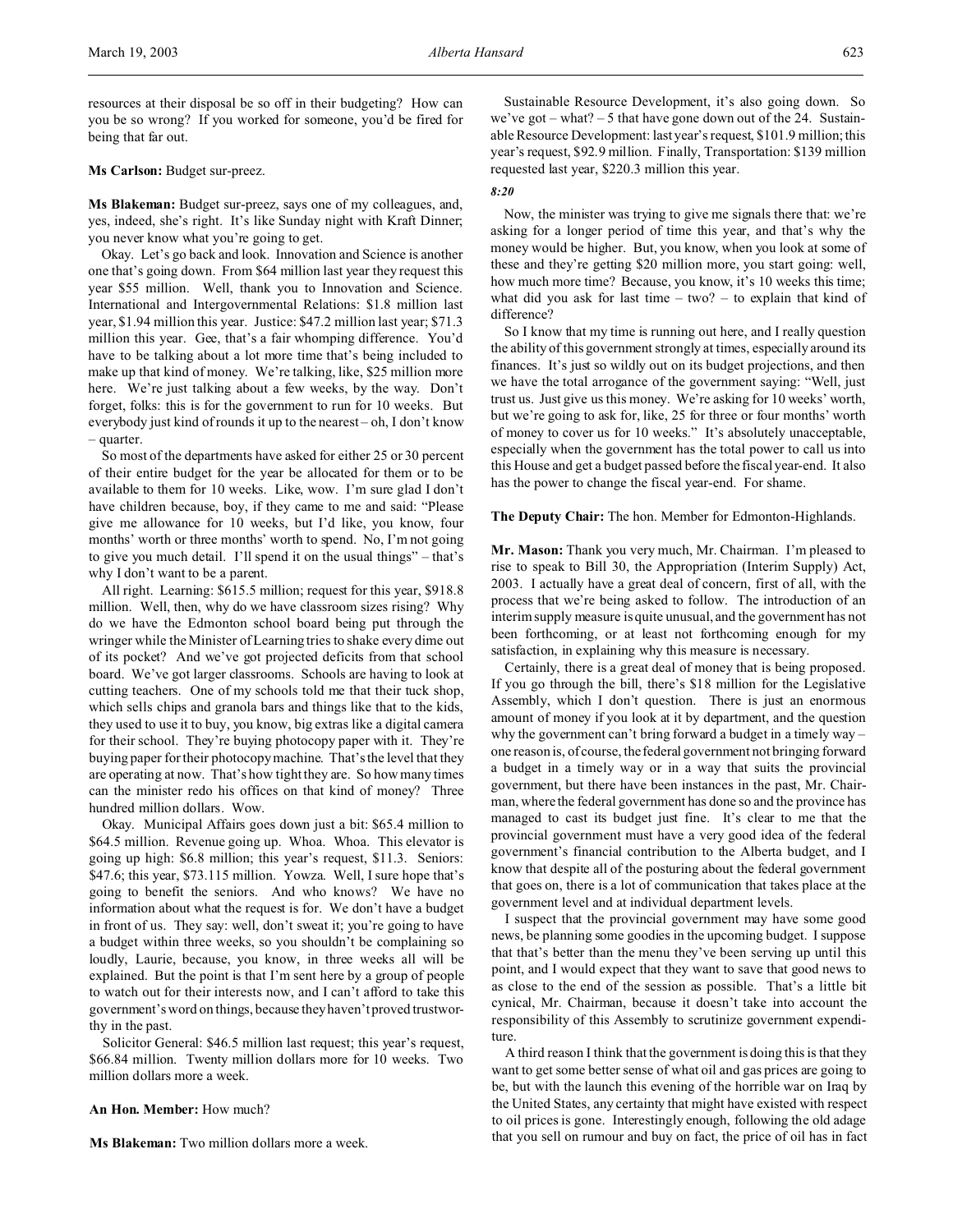gone down, and the stock market has gone up now that the war is clearly upon us or rather, I should say, upon the Iraqi people.

The Premier has talked on a number of occasions about his support for the American action because he believes that Canada should support the United States, but he does not take into account Alberta's long-term economic interests in making those statements, Mr. Chairman, because it's clear that the objective of the United States is to regain a larger measure of control over the world oil reserves. That's what the war is primarily being fought about. All of the other stuff is dressing, designed to fool those that can't think clearly about world affairs.

We've also seen the American hand in an attempted coup in Yugoslavia. Not Yugoslavia. What am I saying? In Venezuela. I apologize. That's a whole different kettle of fish there. The Americans were clearly behind the failed coup in Venezuela and, I would daresay, were involved up to their necks in the so-called strike in Venezuela, which was really a strike of the wealthy against the poor, and that has failed for the time being.

But what happens, Mr. Chairman, when the Americans do get their hands on the oil of Iraq and perhaps later Iran, perhaps later Saudi Arabia and perhaps Venezuela? Well, I think the first thing that we could say is that OPEC, as we know it, will be dead. It will become an irrelevant organization because the producing countries will no longer have the independence they need to set world oil prices and to control the amount of production that goes into the world market. What does that mean for Alberta? Well, OPEC has meant, as we all know, those of us that can remember back to the '70s, dramatically increased oil prices and, as a result, dramatically increased prosperity for this province. So what does the breaking of the back of OPEC mean? The United States is the world's largest energy consuming country, and it consumes far more energy than it produces itself, so it has an economic interest in lower oil prices, which it has been largely unable to achieve because of OPEC.

So now we have the Premier cheering on from the sidelines and from a safe location here in Edmonton the American aggression against Iraq, which will ultimately mean lower prices in the long run in the world, and that means lower revenues for Alberta in the long run. So here we have the Premier siding with people in the world who are prepared to use any means at their disposal in order to bring down the price of oil. I think that it's the height of folly and irresponsibility, Mr. Chairman, that the Premier is so entranced by our American neighbours and perhaps the American oil industry in Calgary that he can't objectively discern the long-term economic interests of this province. So I think that is a sad indictment of the Premier's leadership of this province.

That brings us to the financial situation facing the province, and it's, I think, an indication that the province doesn't know where to go with respect to oil and gas prices that has contributed to the fact that we have an interim supply act instead of a budget. We'll get the budget, and hopefully the government will get its act together.

## *8:30*

I want to talk a little bit about education funding, Mr. Chairman, because we have a situation where there's a crisis in education in this province. The interim supply act provides \$888,895,000 for Learning. Now, this doesn't compensate for the shortages. [interjections] You need arousing? Okay. The problem is that I borrowed the Liberal notes tonight because I forgot mine at home. So if I'm a little bit boring tonight, I'm sorry. By the way, their notes didn't include anything about the war in Iraq or American foreign policy. That was my own elaboration. I'll try to pick it up for my Liberal colleagues.

Mr. Chairman, the education situation in this province is appall-

ing, and I know that the government is hinting that they're going to come rushing to the rescue like white knights when the budget finally comes down. I think that that's what they intend. In the meantime, schools throughout this province are going through an agonizing exercise. They are looking at their budgets, and they are trying to figure out what to cut, and the reason is that the Minister of Learning, having provoked the teachers into a strike and setting up an arbitration process which the teachers objected to strongly, which was entirely, entirely under the control of this government, produced a result that the government was not anticipating. Do you remember the droning on of the Minister of Learning in here in question period day after day? "We provided 4 and 2, 6 percent, Mr. Speaker." That's just the best that anybody has ever received in the world, leaving aside, of course, those people lucky enough to settle before the last election, who got dramatically more in way of revenue, closer to 22 percent.

Then the arbitration settlement that the government had custom designed to produce the result that they wanted came in at 14 percent, and then what did the minister do? He told the school boards that they had to take it out of their existing budgets. Well, he provided them, as we know, 4 and 2, and it came in at 14. So the arithmetic doesn't work, and school boards, and particularly Edmonton public school board, were millions and millions of dollars short. These cuts are now being distributed among the schools, and the principals are working through figuring out which teachers they have to lay off, which librarians they have to let go, which programs for needy children they have to cut, or what other changes they have to make with respect to their budgets. They're sharing this with parent councils, and I've attended several in the last week where the principals talked to the parents about what changes he or she has to make to that school budget in order to make do with the shortfall.

So the government is technically correct when they stand up as they did in question period today and berate the opposition for talking about budget cuts. It's not a budget cut, Mr. Chairman, at least in this particular year, but it is a huge unanticipated cost caused by the government which the government won't assist the schools with. So we are seeing parents getting mobilized across the city and, I daresay, across the province, and they are very angry, and they know exactly who they can blame.

You know, it's interesting. When ordinary parents come into this gallery to watch the proceedings and watch legitimate questions put to the Minister of Learning about the financial situation facing their children's school, they are totally unprepared for the kinds of cavalier nonanswers that they're getting. I guess they're really not familiar with our system and with question period, but I think they're particularly unprepared to deal with the blasé and inaccurate responses that we get in connection with school funding. So sometimes they lose control because they're unprepared. Now, hopefully that won't happen again. When we have guests in the Assembly to listen to questions about education, we're now trying to prepare them both with what to expect from the minister and what the rules of the House are so that we won't see that kind of situation again, Mr. Chairman. But it's understandable. They come here, their children's education is at risk, and the person responsible is largely unprepared to deal in a serious manner with legitimate questions about their children's education. So I can understand why they're angry. I'm angry as well.

Bill 30, the Appropriation (Interim Supply) Act, 2003, doesn't deal with this at all. It gives some interim supply, and if there are any little goodies that the government has in mind for education, they're certainly not telling the parents or the principals or the teachers, all of whom are going through a horrendous time trying to come to grips with the intransigent attitude of the provincial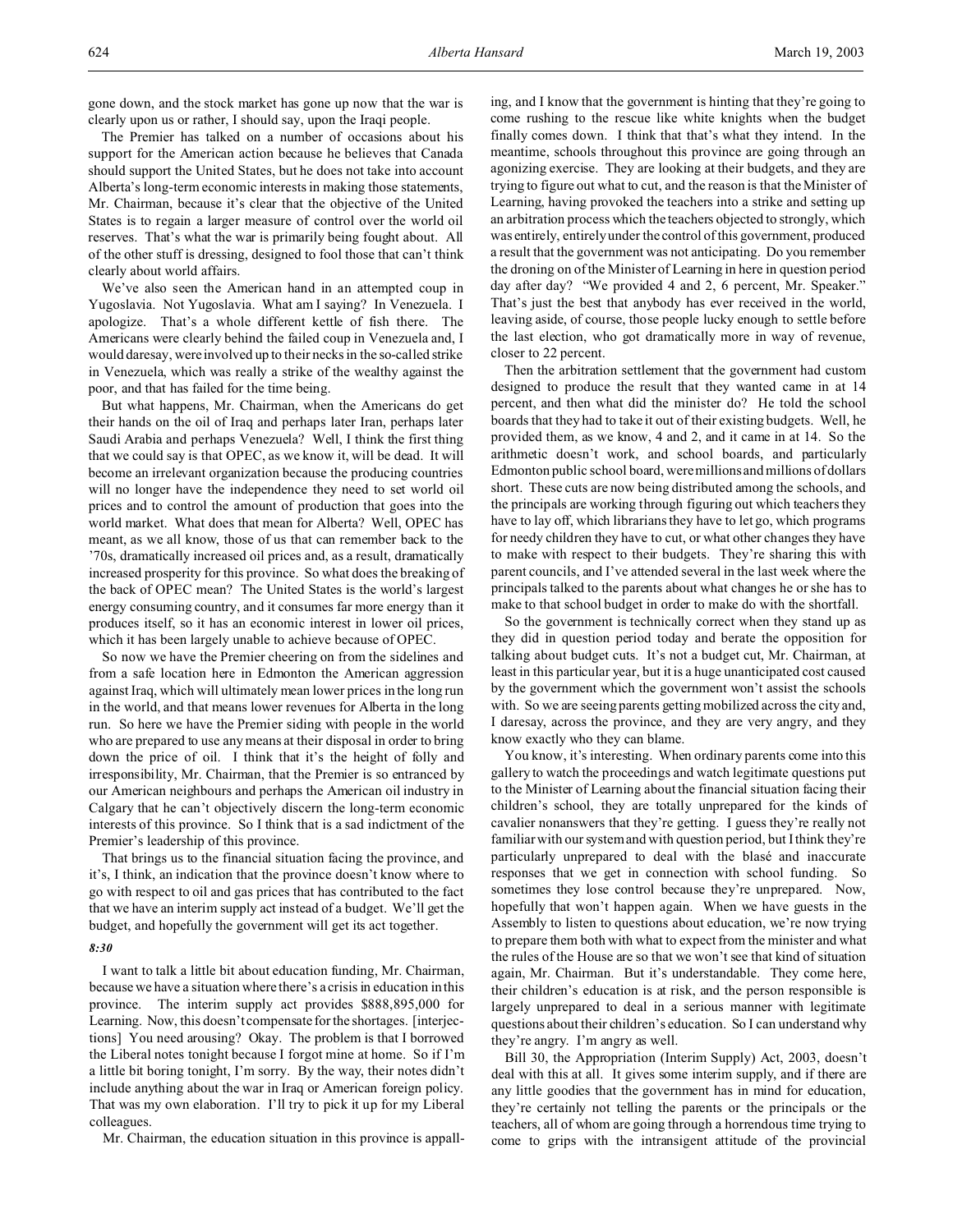government on this matter. I think it's shameful, Mr. Chairman, I think it's reprehensible, and it is not responsible government to let everybody go through that and then to either surprise them with more money in the budget in three weeks or, even worse, to not surprise them with more money in the budget in three weeks. It's completely a negation of what a responsible and in-touch government ought to be doing and how it ought to be acting. So I think we should have seen a proper budget from this government in a timely fashion so that everybody else that has to live within the budgetary decisions of this Assembly could have made their decisions and gone on with life and learning.

Mr. Chairman, I want to indicate that I still have a considerable concern about the government's habit of tilting at windmills, and in this particular case I am referring to Kyoto. Again, the government has got everybody all riled up by talking about the terrible damage that Kyoto is going to do to Alberta and its economy, and then when they have spent who knows how much money and got everybody all upset, Kyoto finally is passed, and what happens is that the government says: well, it really wasn't so bad anyway. I'm reminded of the story of the little boy who cried wolf, but in this case we have a little boy called Ralph who is calling Kyoto. You know, it gets everybody all upset, and then there is no big, bad wolf. Everybody goes back, and the next time this little boy calls wolf, people are not going to come running and get all excited. They're going to wait and see the proof, and the little boy might just get himself turned into a meal in the meantime.

## *8:40*

Now, I know that the Minister of Justice has spent half a million dollars on legal fees in order to fight Kyoto notwithstanding the fact that he has indicated that he's got some of the best constitutional brains in his own department, and he still hasn't answered adequately the questions around that particular expenditure. We don't know who got it or what it was spent on, what they did for that money, and we certainly don't know how Albertans benefited by that expenditure. Obviously Kyoto is there. The government isn't challenging it in court and is in fact saying that it's really not so bad after all and that they know that the federal government is not really serious about the reductions that were implied when they originally signed the international agreement. So that's another thing, Mr. Chairman.

With those points, Mr. Chairman, I would be pleased to move that we adjourn debate and take my seat. Thank you.

[Motion to adjourn debate carried]

# **Chair's Ruling Referring to a Member by Name**

**The Deputy Chair:** Hon. members, before I call upon the next bill, I just want to caution all members that we have a tradition in this Assembly not to refer to other members by their names. Hon. Member for Edmonton-Highlands, the chair did not interject at the time. However, I'm just cautioning all members: that's the tradition of this Assembly.

# **Bill 3**

### **Electric Utilities Act**

**The Deputy Chair:** Are there any comments, questions, or amendments to be offered with respect to this bill? The hon. Member for Edmonton-Riverview.

**Dr. Taft:** Thank you, Mr. Chairman. I'm pleased once again to rise

to speak to Bill 3, which I think is a hugely important bill and a hugely dangerous bill that is going to be part of a long-term acid bath for the Alberta economy. It is corroding what's left of the Alberta advantage year by year as the price of power in this province stays at the highest levels in the country and some of the highest levels on the continent. Before this electricity deregulation mess Alberta enjoyed some of the cheapest and most reliable power in the world in fact, not just on the continent but in the world, and that was widely recognized as a fundamental competitive advantage for Alberta. Indeed, the Alberta government itself trumpeted its cheap, reliable electricity as a building block for economic diversification. Well, those days are long gone, and they're gone for one reason only: the government's bungled deregulation.

So we are facing now Bill 3, and we are facing a situation among many things in which the price of power swings wildly and dramatically. We have seen the price of power in this province since deregulation swing from lows at probably 2 or 3 a.m. on a autumn Sunday of perhaps \$25 a megawatt-hour up to highs of \$999 a megawatt-hour, and they would have gone higher except that's the limit. The Member for Edmonton-Highlands asked: how much? Nine hundred and ninety-nine dollars a megawatt-hour we paid in Alberta for electricity at times, and it would have gone higher except that that's the maximum amount allowed under the law.

This was entirely foreseeable. You can go back, as I have done, and look at the experience with deregulation in the United States, for example. We all have heard about the disasters with deregulation in California. At least in California they had the common sense to get out of the mess. What we are seeing here in Bill 3 is digging deeper the hole that we are in. There's an old saying: when you find yourself in a hole, stop digging. What this government has done is: it's found itself in a hole and it's digging faster and faster.

**Ms Blakeman:**It's tunneling. It's brought in heavy-duty equipment to tunnel.

**Dr. Taft:** They're trying to get all the way to China. They're tunneling aggressively, and we are trying to stop them. Stop, please. Instead, deeper and deeper we go.

It wasn't just California that knew wild swings in electricity prices; the U.S. midwest, for example. In 1998 the *Wall Street Journal* among many other major media carried a string of articles about a three-day power outage in the midwestern U.S. that forced factories to shut down, and homeowners and businesses had to scale back dramatically their activities. It led to huge spikes in electricity prices, as high as – this is hard to believe, but it's true – \$7,000 U.S. a megawatt-hour. Seven thousand dollars U.S. a megawatt-hour for electricity that in that market would normally trade at about \$70 – seven, zero – so a hundred times the normal price.

Those are the kinds of swings that were occurring in other deregulated markets well before Alberta embarked on its experiment. We should have learned. We should have looked around and learned what was going on. Of course, some of the effects of that were massive economic dislocation. There were actually companies that went bankrupt. There was a steel mill that had to shut down, and because the molten steel hardened in the mill, they actually had to replace equipment. The molten steel cooled off, and it permanently damaged their steel-making equipment. So there was a massive fallout from electricity price swings in the U.S. midwest because of deregulation.

The same kind of thing happened in Auckland, New Zealand, in February '98, a long, long blackout. Here we're talking about five weeks of blackout.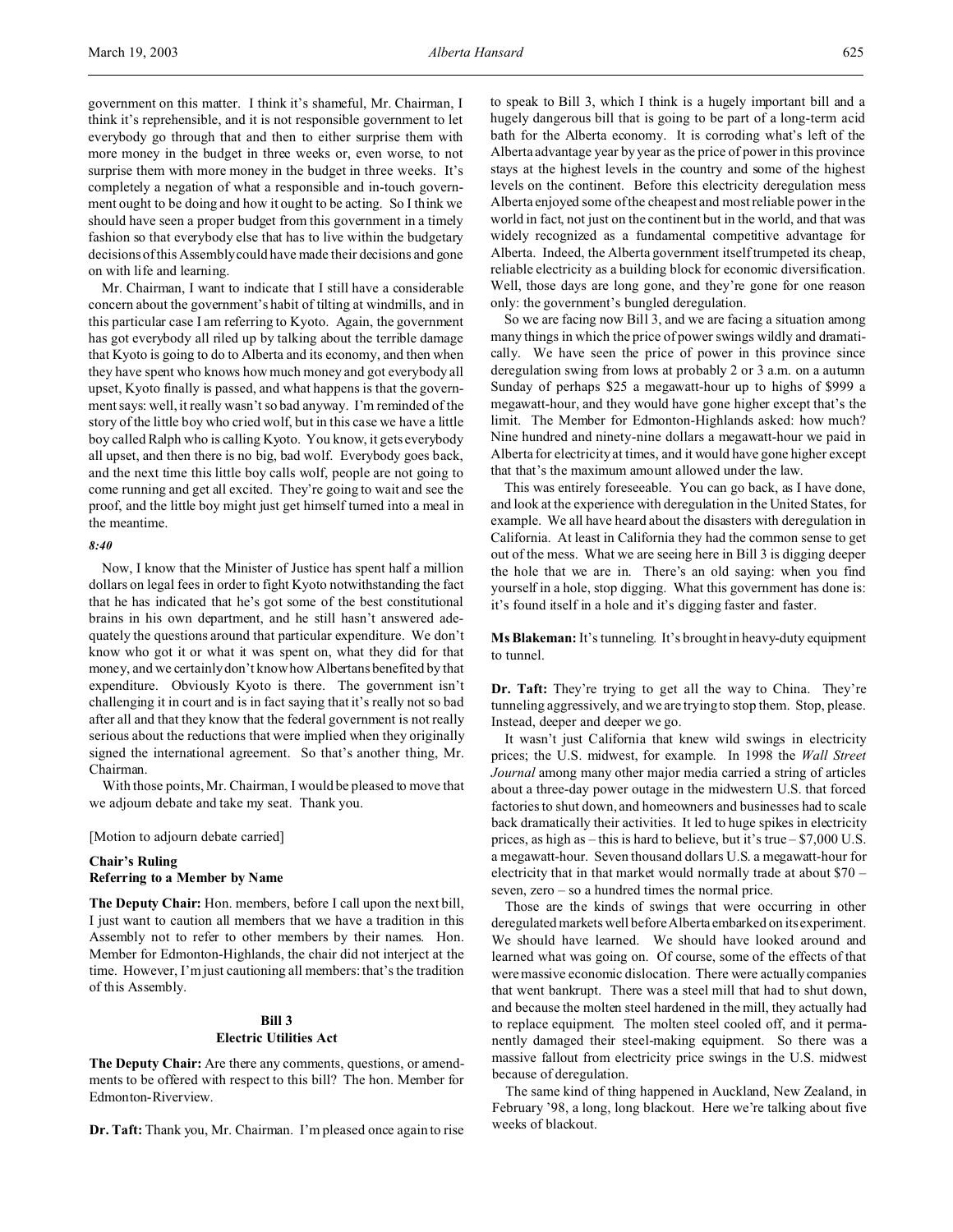**Dr. Taft:** Downtown Auckland was shut down for five weeks.

When they did a major investigation, as the people demanded, what did they find? They found that under the deregulated system the main power companies had stopped working to standard. They wereconsistently lowering their quality standards, their maintenance standards, their equipment standards, and ultimately the whole downtown of Auckland faced a five-week power blackout. Do you know how they coped with it? They actually had to bring a ship into Auckland harbor with a mobile generator and plug the ship into the grid to sustain Auckland.

We have lots of examples of the kinds of problems from electricity deregulation. We should have learned. One of the things that's worth noting is that unreliability in the power system can actually reward power generators. To understand that, we need to back up a little bit and look at how the electricity market works, and I'll speak specifically about Alberta.

# *8:50*

As we all know in this Assembly, different fuels are used to power power plants, and each one of those fuels creates different characteristics for the plant. We have coal-fired power plants. Coal-fired power plants provide the majority of the base demand for Alberta's electricity system. In other words, the demand is there 24 hours a day, and we can never go below that base level. The advantage of a coal-fired power plant is that when it's up and running, it can run very, very economically. The disadvantage is that it takes about 12 hours to get it up and running. So you can't respond to short-term, hour-to-hour spikes in demand. Coal is very good for providing the fundamental base of our electrical system.

Supplementing that is hydropower, and there are a series of hydro dams in the foothills and mountains west of Calgary that are in fact less reliable than coal, less and less reliable as the decades go by because the province is drying up and the water in the reservoirs behind these dams is not there in the volume it should be. Nonetheless, when they're running properly, they provide cheap power. So those levels of power can come in at \$20 or \$25 a megawatt-hour.

We then go up to the brand-new cogeneration plants. As demand for electricity climbs in the early morning hours  $-7$ , 8, 9 o'clock – as the factories kick up, as people cook their breakfast, as the lights in the office buildings go on, cogeneration plants like that at Joffre and a number up in the oil sands come on board, and they can produce power at \$40 or \$50 a megawatt-hour. So they're selling in.

Then if things really go bad, say it's a cold January day or an extremely hot July day – in the summer the air conditioning is on or in the winter all the furnaces are going – we bring in another level of power for those few hours of peak demand: the stand-alone gas plants like Rossdale, just outside of this building, or Cloverbar, very expensive because they are consuming huge amounts of gas, the energy's not used for anything except producing electricity, and they are old.

When things go worse still, we have to import power through the one big tie-line we have, which is to B.C.. At that point, we may be paying and frequently are paying hundreds of dollars a megawatthour because we are having to outbid California and the Pacific Northwest of the U.S. for that power because B.C. sells both south into the U.S. and east into Alberta. So we've got to pay more than California for that power.

So you can see, Mr. Chairman, that Alberta's electrical system has layers and layers of power and layers and layers of prices that come on and meet demand. The old regulated system priced power at the margin of each of those levels and then averaged it out so that in the

middle of the night we only paid \$20 a megawatt-hour because all we were drawing from was the very efficient, low-cost coal plants. Then as the day went on and each price category was brought in, the price was averaged out. It was a blended price.

What we have in the current system is nothing short of insanity. In the current system the highest priced power, the last power that comes into the market, sets the price for every other supplier. So if the last power to come in is power from B.C., where we're having to outbid California for it and we're having to pay, say, \$300 or \$400 a megawatt-hour, all the rest of the power is paid out at that rate. As a result, the prices of power have soared in this province.

So, Mr. Chairman, I would like to propose an amendment to Bill 3, an amendment that would help to address this very egregious flaw. I'll have the pages distribute that, and while they're doing that, I will read the amendment into the record. I'm making this amendment on behalf of our energy critic, the hon. Member for Edmonton-Gold Bar, and it reads that Bill 3 be amended in section 17(c) by striking out "relative economic merit" and substituting "marginal cost." I'll wait a moment for that to be distributed.

**The Deputy Chair:** Hon. members, just for the record, we shall refer to this amendment as amendment A1.

You may proceed now.

**Dr. Taft:** So what we are proposing to do with this amendment, Mr. Chairman, is bring a modicum of sense back into the pricing mechanism for electricity in Alberta. What we want to have here is power brought in and priced based on the marginal cost of that power. So if power is coming in from coal-fired plants, we would pay only that price, and if power is being brought in from coal-fired and cogen plants, we would only pay for the cogenerated power at the cogenerated price. We wouldn't pay for the coal power at the cogeneration price. And if we had to import power at hundreds of dollars a megawatt-hour, we would only pay that price for the amount of power that we actually import. So this is a way of ensuring that only the marginal price is paid for each unit of power.

This is, I think, of crucial importance if we are to regain some of the economic advantages that the residents and the businesses and the voluntary groups and the institutions of this province used to enjoy from a cheap electrical system. Frankly, it's only fair; isn't it? What in the world is proper about consumers having to pay hundreds of dollars a megawatt-hour for electricity that only cost \$20 to generate? It's insanity. It's insanity. There's no justification for that. There's no fairness to consumers. Frankly, all it is is a way for shareholders of the companies who benefit from this, who own the power purchase arrangements to make a whole lot of money. Nobody else benefits, and that's wrong.

Where's that money going? Well, in a couple of cases it's going to municipally owned power companies, EPCOR and Enmax, and actually in a third case, Medicine Hat. But in other cases it's going to shareholders that may not even live in Alberta or indeed in that case in Canada, shareholders in very large electrical utility corporations. So this is an amendment that will control the price. It will reduce the economic injustice and unfairness that's being perpetrated on Albertans, and it will have many immediate improvements to our society.

We heard in the last couple of days that the single greatest increase in any area of cost that the universities are facing in this province is the increase in utility costs. I think the University of Alberta is facing something like a \$16 million increase in its utility bill, the single largest cost increase that it faces. Well, that gets passed on directly to whom? To students, who have very few resources to pay for it.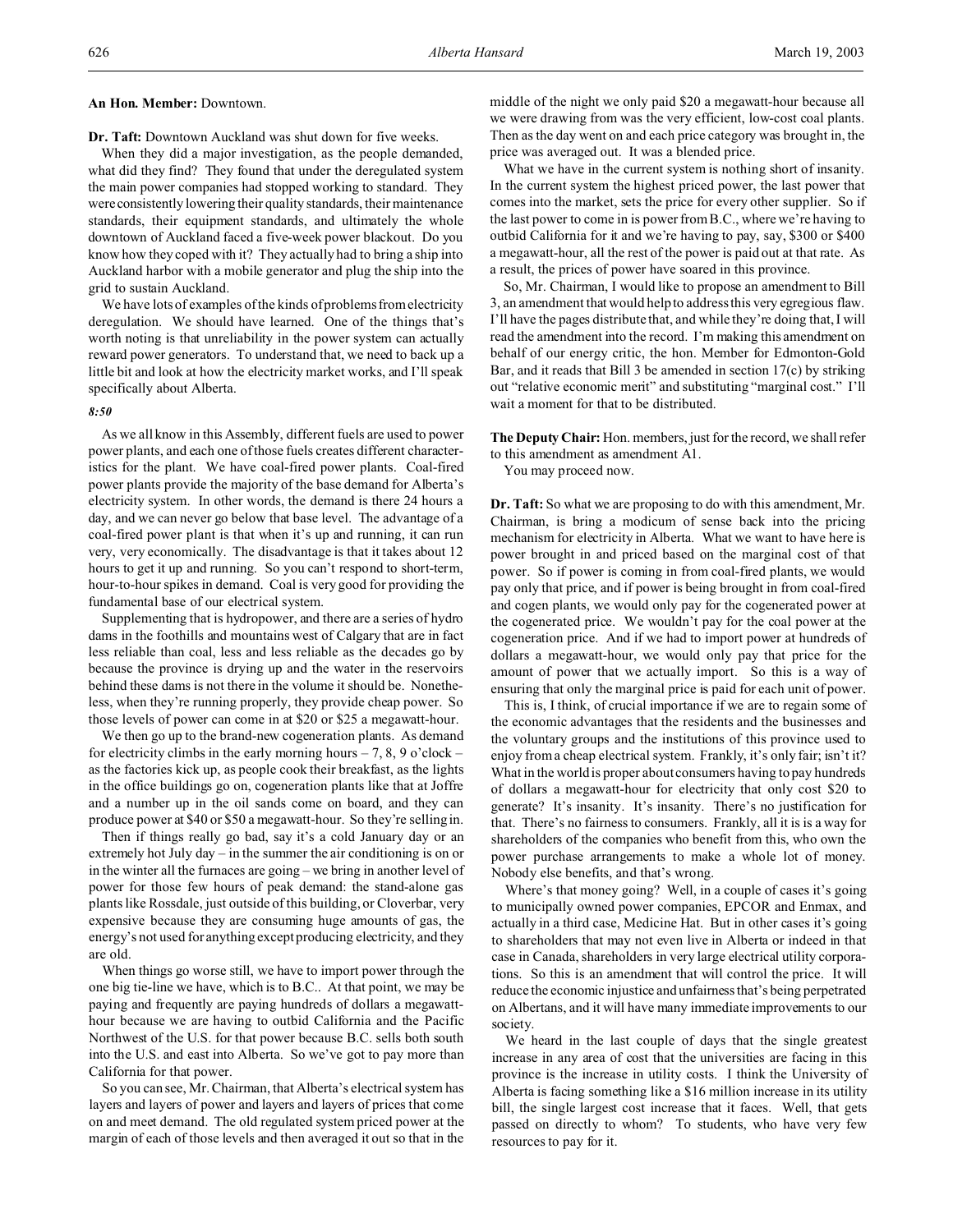Last night I was talking to a constituent who is on the board of a sizable nonprofit group, and they're on the brink of going under because of their electricity bills. What's the benefit of the current system for them? There is none. They're on the brink of collapse, and when they go under, if they do go under, thousands of Albertans who enjoy this particular organization's services will be left without. Our community is weakened; our society is weakened.

Hospitals and regional health authorities also are facing huge increases in their electricity rates. As a result, they can't hire the nurses that are needed, they can't do the MRI tests that are needed, they can't provide the service to seniors that seniors need, and on and on.

So, Mr. Chairman, I commend this amendment to the thoughtful consideration of all government members, who, I can see, are hanging on every word I'm saying, waiting to take up the debate, to at least thoughtfully consider the possibility that we could come to a more sensible pricing mechanism than we have now. The fact is that if anybody in this Assembly can explain to me what the benefits are of the current pricing system over what I'm proposing in this amendment, I would listen with great interest. But it may be that the members. . .

*9:00*

**Mr. Knight:** We don't debate amendments; we'll debate the bill.

**Dr. Taft:** It may be that one of the members from Grande Prairie will rise to the occasion. I look forward to that.

So thank you, Mr. Chairman.

**The Deputy Chair:** On the amendment, the hon. Member for Edmonton-Highlands.

**Mr. Mason:** Thank you very much, Mr. Chairman. I'm pleased to rise to speak to this amendment to Bill 3, Electric Utilities Act, proposed by the Member for Edmonton-Riverview on behalf of the hon. Member for Edmonton-Gold Bar. This amendment changes section 17(c) in order to make marginal cost the driving factor in the dispatch of electric energy and ancillary costs and hence, as I understand the hon. member's speech, will restore the averaging as the basis of price-setting in Alberta. That would in a single blow cut power costs in this province dramatically, and, you know, it makes a lot of sense to me.

Just for example, if we were producing half our power at 10 cents a kilowatt-hour and another 40 percent at 20 cents a kilowatt-hour and the last 10 percent at 50 cents a kilowatt-hour, according to the government system that is now in place for electricity, we would be paying all of our power at 50 cents a kilowatt-hour even though half of it was produced at 10 cents a kilowatt-hour and another 40 percent was at 20 cents. It would be the last 10 percent of the power at 50 cents a kilowatt-hour that would set the price for all of the power produced.

Now, I'm surprised that this system is okay with the government members because it means their constituents are paying twice as much for electricity now as they were before this system was implemented three years ago, and I would be particularly concerned if I were an MLA representing the area within the ATCO distribution area. For example, if I represented a constituency in Grande Prairie or in eastern Alberta, then I would be concerned that with the new flow-through pricingreplacingthe regulated rate option, my constituents' power rates stood to increase by up to 120 percent from their already very high rates.

You know, Mr. Chairman, the essence of high prices, the cause of high prices in this province that is causing, I'm sure, all MLAs

regardless of their affiliation a lot of grief is embedded in this very act. Here it is right in front us, the cause of all our discontent, and I would only hope that all hon. members would be prepared to do something about it. They've got the act in front of them right now, and here's an amendment that will change a key element of the act, that will change the way pricing is set and will in one blow restore a measure of rationality to pricing in this province. So it's offered to all hon. members. All they have to do is take advantage of it.

I'm reminded, Mr. Chairman, that in this province we have had auctions for existing power production. That is to say that the existing primarily coal-fired plants, most of which are partly or entirely depreciated, were subject to an auction process devised by then minister Dr. West. This auctions off the equity, which was owned in his view and mine as well by the ratepayers, and people bought power on 20-year contracts from Sheerness or any number of other plants, the Wabamun plants. Twenty years of power was bought at what is now a very low price, but with the current pricing model we have, the people who've bought that power can resell it at the high prices that exist in the deregulated marketplace today. So they are making enormous profits on those purchases because they can sell the power for a lot more than they paid for it in the first place.

I would commend this particular amendment to all hon. members because it gets at one of the key flaws of the government's system for electricity deregulation that exists today and it makes a great deal of sense. By voting for this, hon. members can do all of their constituents a great favour and cut their power bills dramatically. Here's the vote that will do it.

Thank you, Mr. Chairman.

**The Deputy Chair:** On the amendment, the hon. Member for Edmonton-Ellerslie.

**Ms Carlson:** Thank you, Mr. Chairman. I'm happy to enter into debate on this particular amendment. As the two speakers prior to me indicated, there are some very worthwhile reasons to support this particular amendment. It's too bad that we haven't heard anyone from the government side outlining why I am sure they will not be prepared to support this, but given that . . . [interjection] Well, I'm saving that for a little later in the night because that's an important debate to have. Given that this is a very poor piece of legislation and that our colleague from Edmonton-Gold Bar has worked very hard to try and improve what is very, very flawed legislation by bringing in many amendments that we hope to speak to tonight, this being the first, I would call for the question and ask all people in this Assembly to please support this amendment which will help to improve what is a very flawed bill.

**Mr. Smith:** Mr. Chairman, the amendment will do nothing more than bring closer the opportunity of having blackouts by ensuring that those must-run powers will start gaming the market and will then therefore not bid into the marketplace and thus constrain power, forcing up prices and putting Alberta and the Alberta grid much closer to a blackout condition. Therefore, I'd recommend that members respond in the negative.

**The DeputyChair:**Hon. Member for Edmonton-Highlands, did you want to still speak on the amendment?

**Mr. Mason:** We're in committee; right?

**The Deputy Chair:** Yeah. You're allowed to speak if you still want to.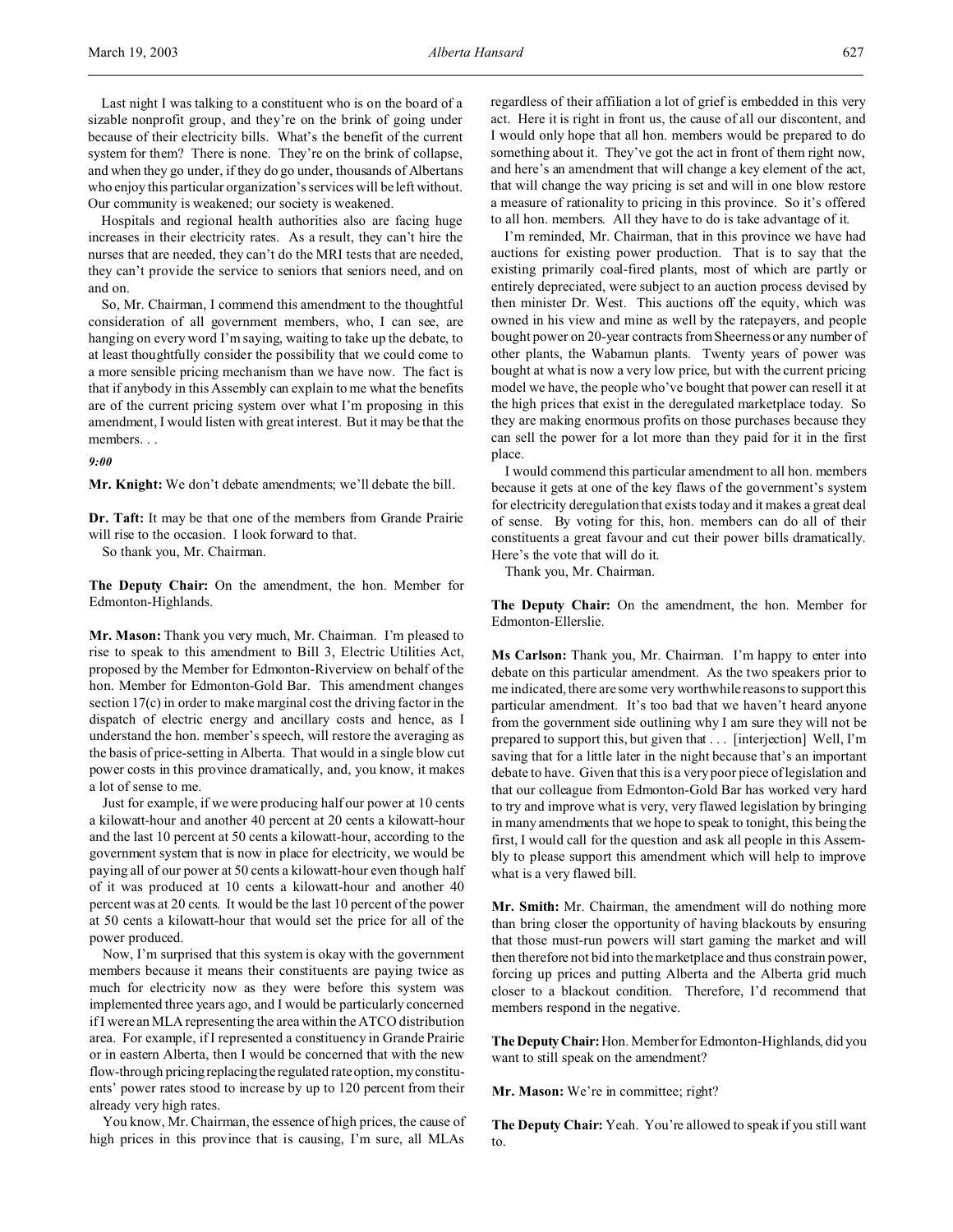**Mr. Mason:** Thank you very much, Mr. Chairman. I guess I would like to request more information from the minister. I would like to know how this amendment will allow players to gain the market, as he says, and push us closer to a blackout.

**Ms Carlson:** Let the record show that the Minister of Energy refused to answer.

**Dr. Taft:** I did welcome the minister's comments, brief as they were.

**Ms Blakeman:** You are a generous person.

**Dr. Taft:** I am a generous person, a generous and good-hearted person. The fact of the matter is that a system using this kind of pricing mechanism that we are proposing here can work. It does work. It worked through the overwhelming length of the history of Alberta's power system. It's what's used in other provinces, it's proven, it's economically sensible, and it's the way to go. It would need to be, and certainly there will be other amendments brought forward tonight. So once this one passes, then we will be bringing forward other amendments which will allow for a complete and sensible restructuring of the electrical industry in Alberta.

### *9:10*

If the minister would just recommend that his colleagues support this amendment, then he would see through the fullness of time that it was a very wise move to have done so.

Thank you, Mr. Chairman.

[The voice vote indicated that motion on amendment A1 lost]

[Several members rose calling for a division. The division bell was rung at 9:11 p.m.]

[Ten minutes having elapsed, the committee divided]

[Mr. Shariff in the chair]

| For the motion:     |             |                     |
|---------------------|-------------|---------------------|
| <b>Blakeman</b>     | Mason       | Taft                |
| Carlson             |             |                     |
| Against the motion: |             |                     |
| Amery               | Graydon     | McClellan           |
| Calahasen           | Griffiths   | McFarland           |
| Cao                 | Hancock     | Melchin             |
| Cardinal            | Hlady       | Nelson              |
| Danyluk             | Hutton      | $O'$ Neill          |
| DeLong              | Jablonski   | Pham                |
| Doerksen            | Klapstein   | Rathgeber           |
| Ducharme            | Knight      | Renner              |
| Dunford             | Kryczka     | Smith               |
| Fritz               | Magnus      | Strang              |
| Gordon              | <b>Marz</b> | Tarchuk             |
| Goudreau            | Maskell     | Woloshyn            |
| Totals:             | $For-4$     | $\text{Again}$ = 36 |

[Motion on amendment A1 lost]

**The Deputy Chair:** The hon. Member for Grande Prairie-Smoky.

**Mr. Knight:** Thank you, Mr. Chairman. It is a pleasure for me to

rise tonight in Committee of the Whole and add some comments to the discussion surrounding Bill 3, the Electric Utilities Act, 2003. I might add that I'm pleased to be able to debate the bill, and perhaps I'm not so pleased at certain times to consider adding to the lack of debate with respect to amendments that may or may not be constructive.

Some of the points with respect to Bill 3 that perhaps might be constructive this evening are to indicate what the Electric Utilities Act will produce in its final form, and certainly there are a number of very important issues that are addressed in Bill 3.

I would like to start this evening with a little discussion surrounding the importance of the independent system operator, and this segment of Bill 3 will establish a corporation, and the corporation will be known as the independent system operator. They consist of a number of members, and they're appointed through a system that leaves this thing arm's length from elected officials, and certainly the ISO and its membership will then take on some very major responsibilities with respect to the full electrical generation and transmission and distribution and retailing system in the province of Alberta. The ISO, Mr. Chairman, will be responsible to lay out a budget for its operations, and along with their budget they will be required to report at the end of each fiscal year. Within 120 days of the end of their fiscal year, they must provide the minister with an annual report that lays out the business and the affairs of the fiscal year and contain with that report an audited financial statement for the fiscal year. So that kind of lays out the groundwork for how the ISO will operate and who it will consist of.

They have certain duties under the act, and they have some authorities under the act. The duties I'm not able to go into in detail and only because it would take certainly all of the 20 minutes of speaking time that I would be allocated or allotted in this initial goaround, but I will lay out the framework of their responsibilities. Certainly, Mr. Chairman, the duties are very important. The ISO will operate the Power Pool in the province of Alberta, and their mandate laid out in the legislation is to

operate the power pool in a manner that is fair, efficient and open to all market participants exchanging or wishing to exchange electric energy through the power pool and that gives all market participants a reasonable opportunity to do so.

To expand on that a bit, Mr. Chairman, what that means is that with this new piece of legislation linked to and certainly adding to the already positive results that we have seen from deregulation – this new piece of legislation and the ISO make it possible, Mr. Chairman, for any person, any entity, any corporation in the province of Alberta to be able to generate electrical energy and put it into the system, and that will be guaranteed by the independent system operator, open to all market participants.

#### *9:30*

A second thing that the ISO will be responsible for is the direct sales agreements and forward contracts. In other words, Mr. Chairman, we have a situation here where the ISO will be able to look at the direct sales agreements relating to the sale or purchase of electric energy in accordance with the terms agreed to by the parties of the agreement. In other words, if two people decide that they want to enter into a contract to purchase or sell electrical energy in the province of Alberta, the ISO will oversee these agreements and arrangements to be sure that they're fair and meet market requirements.

The ISO certainly has, as I indicated, a budget. There are certain fees required, and the independent system operator will establish, for the purpose of operating these processes that I have alluded to, fees payable by the market participants. This again will be part and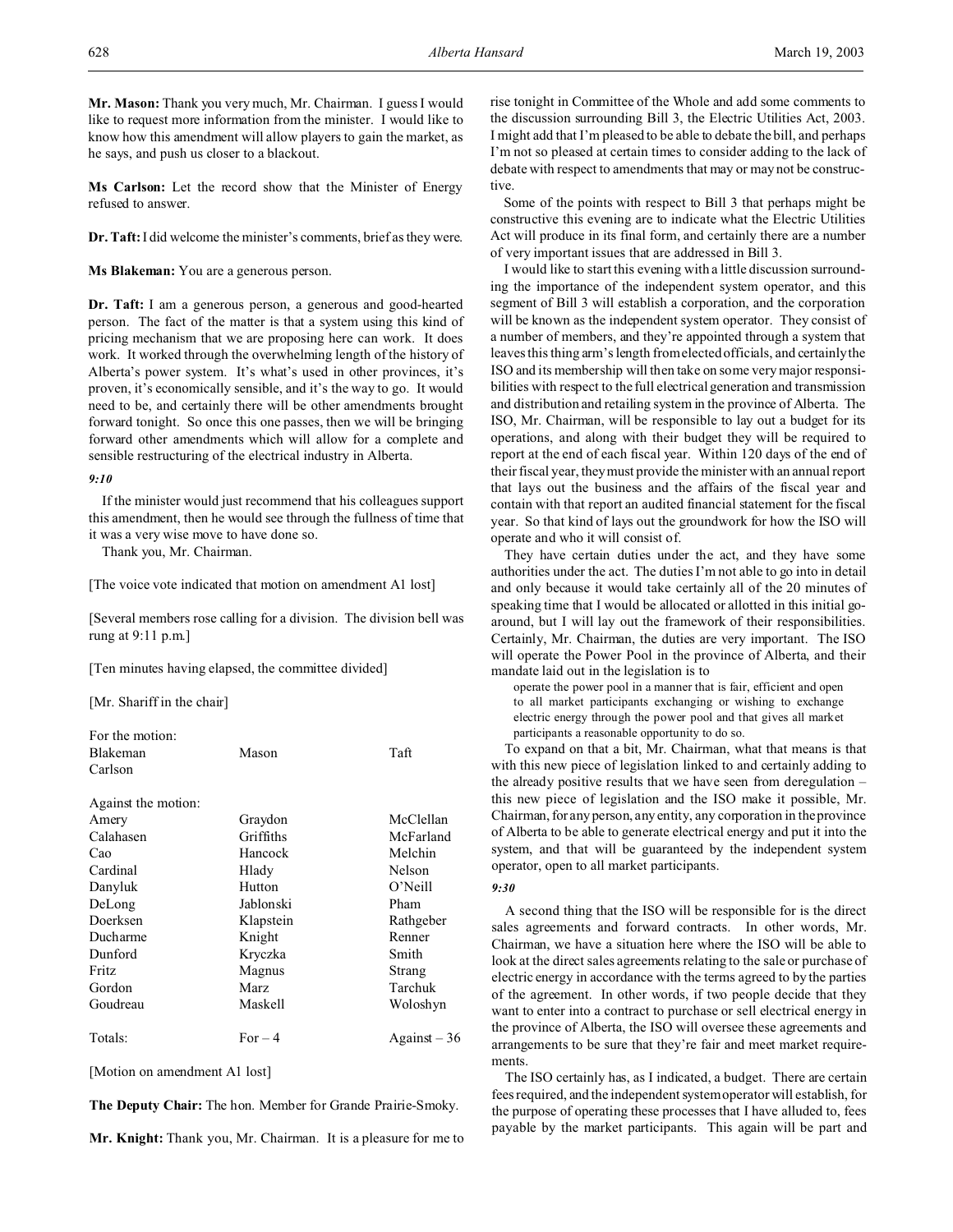\$100,000 per day.

### **An Hon. Member:** How much?

**Mr. Knight:**One hundred thousand dollars per day is the maximum for noncompliance with orders of the ISO.

and they will be liable under this new act to fines of not more than

Mr. Chairman, we have heard rhetoric stacked upon rhetoric that what the Alberta government is doing with respect to this piece of legislation and Bill 19 is we're cutting away at the very ground that the people of the province of Alberta stand on with respect to being somehow guaranteed that their price of power won't go up, that they won't be gouged by unscrupulous people in the marketplace, et cetera, et cetera. One hundred thousand dollars a day, and this is, by the way, just the ISO's compliance. So we're putting some teeth into this legislation that will protect Alberta consumers, full stop.

There is also with respect to that issue a mechanism in the legislation to allow for people that have complaints about the ISO. If the ISO is felt to be heavy handed or leaning too hard on some individual or some person or a corporation, they can make complaints, Mr. Chairman, and the complaints would be lodged at the EUB. So the ISO itself, although it is an independent body, very important with respect to what we're doing in the province, also has someone to answer to. As a matter of fact, in reality when this legislation is complete and in place, it has two people really that it needs to answer to. Certainly, the complaint process through the EUB is one. Another section of the bill, that I would go into at a later point in time if I don't exhaust myself here, is the market surveillance administrator, and that's another story.

Mr. Chairman, another extremely important job that we are putting under the auspices of the ISO is the transmission system. The transmission administrator will operate under the ISO. The ISO under this new legislation and the dealings with the transmission administrator make the ISO the sole provider in the province, the sole provider of system access service. Again, as I alluded to earlier in the legislation, this independent system operator will make it completely accessible to anybody in the province of Alberta that wishes to tie in to the system. The independent system operator must provide system access service on the transmission system in a manner that gives all market participants wishing to exchange electric energy and ancillary services a reasonable opportunity to do so.

The ISO, with respect to transmission administration, Mr. Chairman, also will submit to the board a single tariff that sets out the rates charged with respect to transmission of electrical services in the province of Alberta. So the transmission administration falls under the ISO. More important than the transmission system that we have in place in the province of Alberta today, the ISO will also look forward to what the transmission requirements may be in the province of Alberta in the future with respect to trying to relieve some of the problems in transmission congestion that we have in the province today and also at the possibility that at some point in time Alberta will be in a position to export excess power. The ISO will look at how this could best be done and how the players in the marketplace, including the people of the province of Alberta, would or should be responsible for the investment with respect to those transmission services.

The ISO, Mr. Chairman, will also take a responsibility here with respect to the system planning and the alleviation of constraints, and I did mention that. We will be expecting the ISO to also give direction on receipt of a board approval to the ISO of the needs identification document. In other words, when the ISO, through the board, has been presented with documents that would identify a need for further transmission, the ISO may direct the owner of the transmission facility to submit for board approval a proposal to meet the need identified. So we're looking here at allowing a system where we will have, under the umbrella of the ISO, a much more comprehensive management plan with respect to the province's transmission system as it is and the way it will look in the future. A very important part of our new legislation.

Moving on to the market surveillance administrator, Mr. Chairman, under our new legislation Bill 3 will establish another corporation, and that corporation will be known as the market surveillance administrator. The market surveillance administrator consists of an individual appointed as the administrator under a section of this legislation. Again, Mr. Chairman, this individual will be a person who is not now nor has been connected in any way with the electrical business in the province of Alberta and will be at arm's length from the province and from the business, an independent person that has no material interest in the electric industry. The chair of the EUB will recommend to the minister the name of an individual to appoint as the market surveillance administrator, and the market surveillance administrator will oversee the business of the administrator's section of the act.

#### *9:40*

Now, again, Mr. Chairman, the MSA is extremely important and is another step that we're putting in place in this legislation. Unfortunately, in discussions that we have heard before the Legislature and certainly in the period of time that we've discussed this situation in committee, nothing good at all has been said about the MSA. The market surveillance administrator is an additional watchdog outside of the ISO that is looking at the whole umbrella of the business of electrical generation, transmission, distribution, and retailing in the province of Alberta, a watchdog to watch over people that I just pointed to in the ISO and others with respect to how they treat customers, how they treat the system, how they do or do not generate at times when it may be more or less convenient for them to do so, et cetera, et cetera, et cetera.

The MSA has been given the mandate to look at the whole umbrella of the electrical industry in the province. Again, they have a budget, and the market surveillance administrator will have his budget approved through the EUB, and the market surveillance administrator's costs and budget will be supported through the ISO. Again, the MSA will have to report, certainly similar to the ISO, within 120 days of their fiscal year. They will report to the minister, and they will provide a budget and other information required by the minister.

The market surveillance administrator, Mr. Chairman, has a very special role to play here. He has the authority and the ability to appoint a tribunal when and if there is a situation that requires what he would consider to be some type of investigation with respect to any player or any stakeholder in this marketplace, and the tribunal will do the investigation on behalf of the MSA. So, again, what we've done here is we've separated this whole system from the market players, from the elected representatives, and put it where it properly belongs, in the hands of an individual that has absolutely no connection with the government or, for that matter, with the marketplace. We've given him the ability to go further than that and in fact establish a tribunal to investigate complaints.

So, Mr. Chairman, those are some of the areas . . .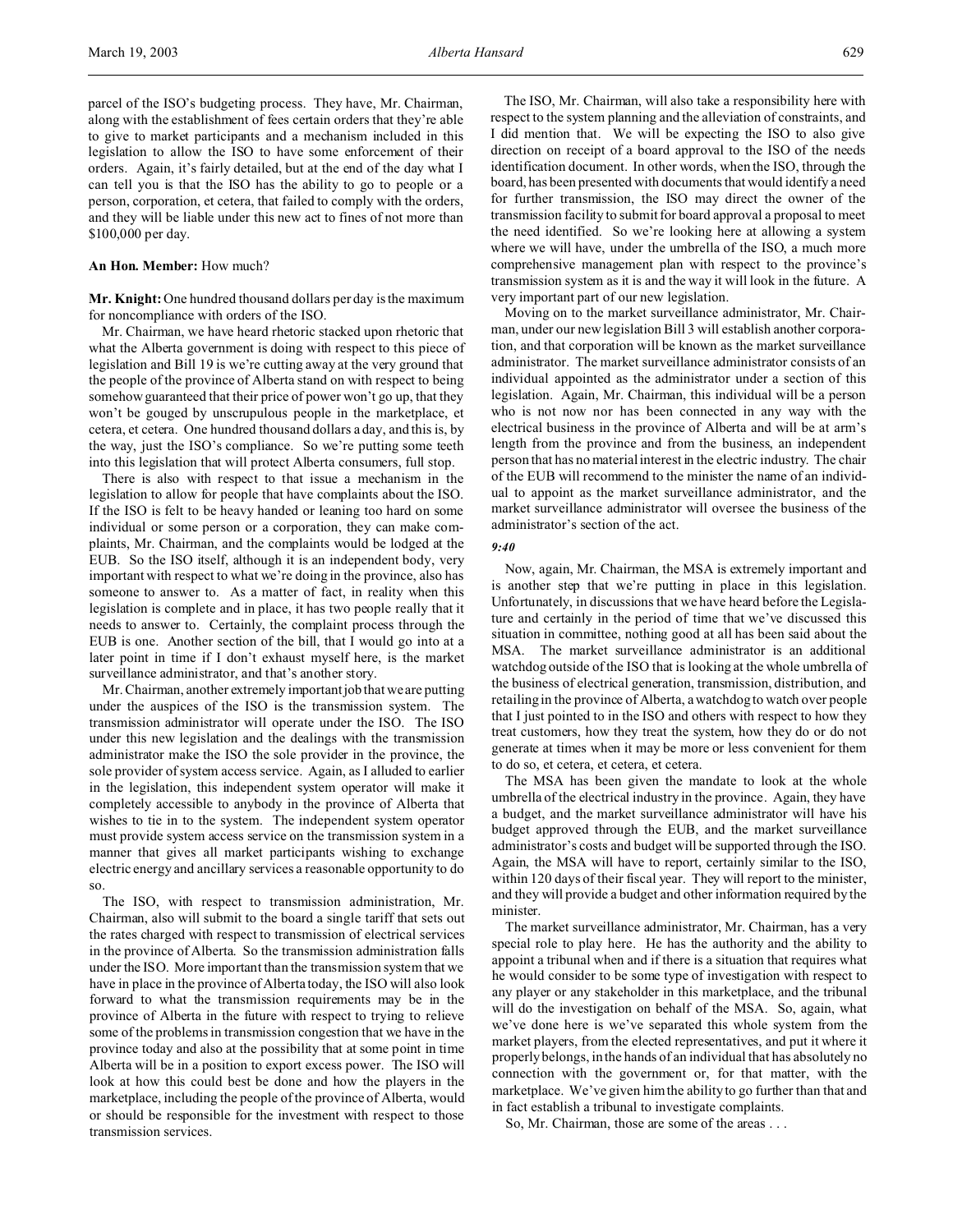**The Deputy Chair:** Hon. member, the allocated time has elapsed. However, since we are in committee, you will be able to speak to it again if you so choose.

The hon. Member for Edmonton-Highlands.

**Mr. Mason:** Thank you very much, Mr. Chairman. Well, I followed the comments of the hon. Member for Grande Prairie-Smoky with some interest as he read through the bill. I was particularly interested in his comments on some of the independent bodies or components that make up this new system, and particularly I'm interested in the market surveillance administrator, who is appointed by the minister and who

- (a) is independent of any person who has a material interest in the Alberta electric industry, and
- (b) will enhance the performance of the Market Surveillance Administrator in exercising its mandate.

So it's an interesting structure. It's a very complex structure, and we know that in order to convert a natural monopoly into a profit source for multiple corporations, some complexity is clearly necessary.

It's interesting, Mr. Chairman. You know, I wonder if all of the intricacies of this act are going to be of very much interest to the people in northeastern Alberta and in the constituency of Grande Prairie-Smoky when they get their April power bills and find out that the power prices, which are already the highest in the country, will have doubled. I wonder if the remarks of the hon. Member for Grande Prairie-Smoky will be of great comfort to them as they try to find a way to readjust their family budget or their budget for their farm or their business in order to pay their utility bills and whether or not they have to pay more in rent for an elderly parent who might be in seniors' housing whose rent will go up or if they have children at the Grande Prairie Regional College whose tuition will have to rise in order to pay for this increase in utilities and so on and so on.

But coming back to the market surveillance administrator, it's clear under the act that it's not to be an agent of the Crown. That may, in the view of that hon. member, mean that it's independent, but it also means, quite frankly, Mr. Chairman, that it's independent of scrutiny. So I'd like to offer the following amendment. If the pages could take it, I will read it. I move that Bill 3, the Electric Utilities Act, be amended in section 42 by striking out subsections (3), (4), and (5).

Mr. Chairman, subsection (3) of section 42 says that the Market Surveillance Administrator is not a Provincial corporation for the purposes of the Financial Administration Act, the Auditor General Act or any other enactment.

**The Deputy Chair:** Hon. members, just for the record we shall refer to this amendment as amendment A2.

#### **Mr. Mason:** Thank you, Mr. Chairman.

(4) For the purposes of the Government Accountability Act, the Market Surveillance Administrator is not part of the ministry, as defined in that Act, of any Minister of the Government of Alberta. (5) The Market Surveillance Administrator is not an agent of the Crown.

Now, as the hon. Member for Grande Prairie-Smoky has said, these sections do make the market surveillance administrator independent. He is so independent that he or she is not accountable to the public in any way. They will not be accountable to the Auditor General. In other words, the Auditor General will have no jurisdiction over the market administrator. As a result, the Committee on Public Accounts cannot examine the financial transactions of the market administrator. In case someone is not treated fairly or in accordance with the laws, the jurisdiction of the Ombudsman is limited, and the market surveillance administrator is not accountable under the Government Accountability Act.

### *9:50*

Clearly, what we have is someone who's essentially a free agent and accountable to no one. The result is that the people are losing control to an even greater degree over their electricity system. To simply say that this person is independent of anyone with a material interest in the electric industry of Alberta is cold comfort to those people who believe that, in fact, we should be running the electrical system in the interests of the public rather than in the interests of the corporations, including large American and British corporations that this government hopes to attract into this province by offering them sky-high electricity prices upon which to base their profits.

Yes, we can get big American, British, and even Canadian companies to move into the Alberta electrical industry if we guarantee them sky-high profits as a result of sky-high prices, and that is precisely what this government is doing. So let's not be surprised when they come to this province. The government can pat itself on the back all it wants for that accomplishment, but it's not really much of an accomplishment at all, Mr. Chairman; is it? If you offer people prices for commodities that are two or three times what they should be, they will trip over each other to get into the market. They won't do so because they want to help us bring the prices back down; that's for sure.

I believe that this amendment is a very sound one and recommend it to all members who want to encourage accountability in government, including accountability in the brave new world of electrical deregulation in this province.

Thank you very much, Mr. Chairman.

**The Deputy Chair:** The hon. Member for Edmonton-Riverview on the amendment.

**Dr. Taft:** Thank you, Mr. Chairman. Yeah. I read this amendment with some interest, and I do wonder here why the act is so determined to exempt the market surveillance administrator from any direct accountability to the people it's supposed to serve. Section 42(3) reads: "The Market Surveillance Administrator is not a Provincial corporation for the purposes of the Financial Administration Act, the Auditor General Act or any other enactment." Therefore it doesn't fall under any of those jurisdictions. It's out of the scope of the Auditor General. It's out of his reach. For example, if we were concerned that there were problems, we couldn't ask the Auditor General to investigate. Why not? What could they possibly be worried about finding?

Then the next section, 42(4), reads:

For the purposes of the Government Accountability Act, the Market Surveillance Administrator is not part of the ministry, as defined in that Act, of any Minister of the Government of Alberta.

So we are again deliberately and explicitly exempting the market surveillance administrator from the Government Accountability Act. Again, I can't imagine why. You would think that you would want this to be a very accountable organization. I mean, it is the market surveillance administrator. It's supposed to be keeping an eye on the market to ensure that that market serves the interests of all Albertans. From time to time you might have questions. You might have questions about a worry that the minister raised earlier that somebody was gaming the system, somebody was gaming the market. If you had that concern, you might want the Auditor General to investigate, or you might want to take other steps under the Government Accountability Act. If this bill proceeds as drafted, that wouldn't be possible.

**Mr. Mason:** What about Enron?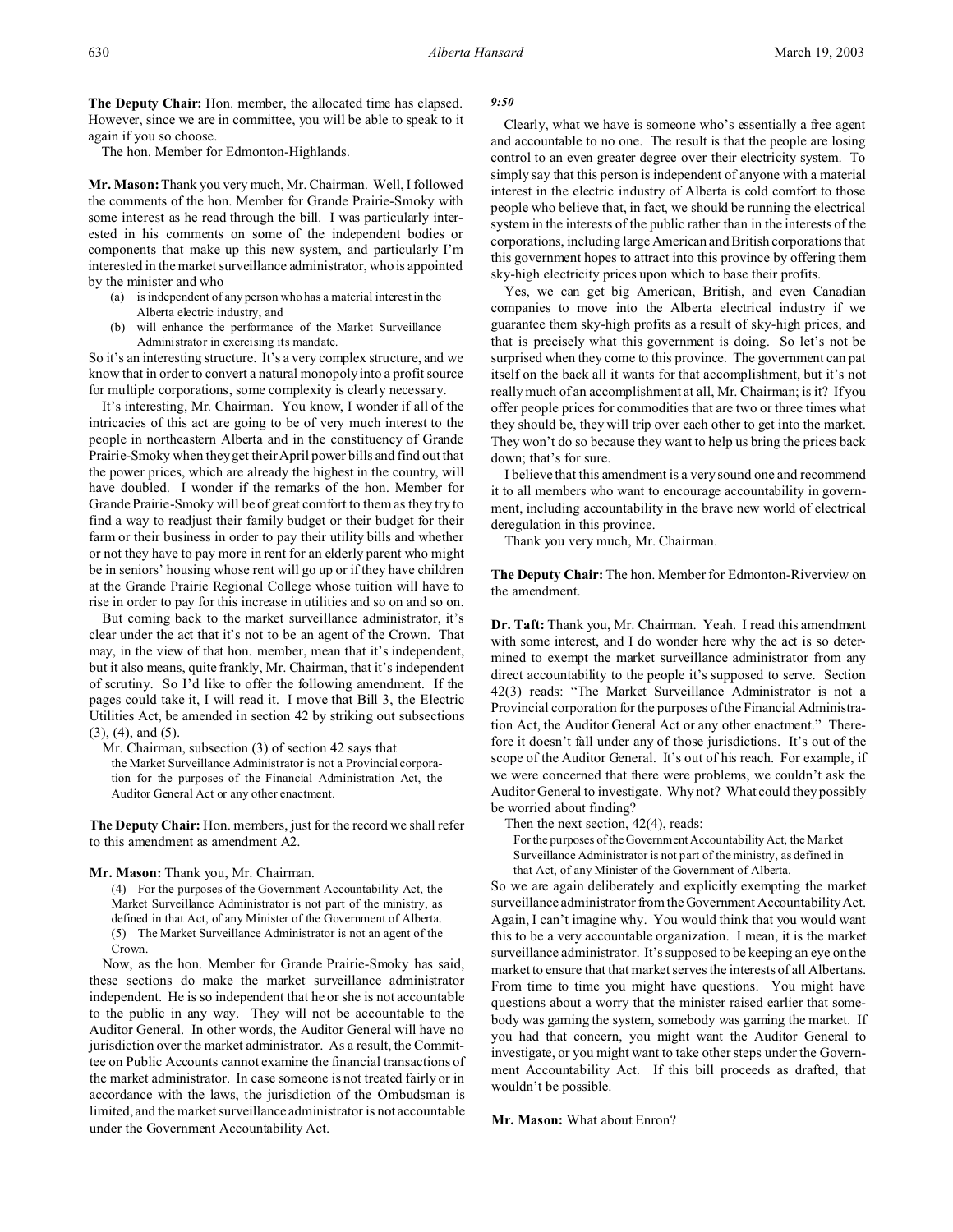**Dr. Taft:** Yeah, you might have a concern about Enron. The Member for Edmonton-Highlands asks, "What about Enron?" or something like it, and certainly those would be a profound worry.

I think that it's highly irresponsible for this piece of legislation, Bill 3, to exempt the market surveillance administrator from the strongest and most effective public watchdogs we have, so I will be supporting this amendment. I think it's a good idea. I see no drawbacks whatsoever to this. There are no significant added costs. Indeed, I can see no drawback whatsoever. It doesn't even interfere with the clumsy pricing mechanisms that this government seems to like. It's just simple, good, accountable public management. So let's get on with it. Let's accept this amendment. I'd be interested to hear somebody on the government side justify their opposition to it if they are opposed. Maybe they'll support it.

Thank you, Mr. Chairman.

**Mr. Smith:** Well, Mr. Chairman, I've examined the amendment in detail and word by word, and short of caucusing with colleagues and asking them to review the details of the amendment equally, I'm actually with regret going to have to speak out against the amendment. In fact, if the member were to proceed to the act, he would see that there's ample public disclosure; there's ample public scrutiny. In section 45, for example, "the Market Surveillance Administrator [or MSA] must appoint an independent auditor to review and audit its financial statements." In the MSA budget, section 46(3), "the Market Surveillance Administrator must be managed so that, on an annual basis, no profit or loss results from its operation."

Mr. Chairman, in Reporting,

48(1) The Market Surveillance Administrator must, within 120 days . . .

Not the two years or long, extended period that public accounts take place but within 120 days, four short months.

. . . after the end of its fiscal year, provide to the chair of the Board

an annual report

(a) reporting on its activities, and

(b) containing its audited financial statements for the fiscal year.

So, in fact, rather than again go to the hidebound, carefully structured system of government, this act actually brings a much more responsive mode to public scrutiny and a much higher level of transparency in a much faster time frame in this pace of the world today. For those reasons alone, Mr. Chairman – I don't want to go on further and bore members with other detail – surely those measures stand out far and above the amendment. That's why, of course, one cannot in all good conscience and faith support the amendment.

Mr. Chairman, I did hear earlier some comments by some of the members over there in the opposition with respect to: what about Enron? Well, in fact, Enron did hold a power purchase agreement in Alberta, and upon the dissolution of Enron Canada that power purchasing agreement was sold, I believe, to TransCanada and Engage Energy. At no time did the power users of Alberta ever lose one kilowatt-hour of service, nor was one dollar lost in the transaction, nor was anything done in a less than transparent form that was apparent to the market.

Now, market transparency is critical for the success of the marketplace, Mr. Chairman, and structuring it in this way ensures that not only those people who play in the marketplace, who bid in their power in the marketplace in a very well-structured merit order graph, but also those consumers are able to see, because of the market rules that have been established by the Electric Utilities Act, how people play fairly, how people bid into this marketplace, how people collect their money from this marketplace, how they are prosecuted if they err in this marketplace. So, in fact, after two and a half years of really concentrated consultation with stakeholders,

well, even to the point where we ensured that the hon. Member for Edmonton-Highlands was included on the consultation list, we've brought forward this act in its entirety, and it's complex. I appreciate the hard work that the opposition has done in taking a careful look at this bill. I know they've worked long and hard and diligently at doing this. Although I look forward to hearing other amendments, I must regretfully ask colleagues not to support this one.

Thank you.

*10:00*

**The Deputy Chair:** The hon. Member for Edmonton-Highlands.

**Mr. Mason:** Thank you, Mr. Chairman. Just to briefly respond to the minister. You know, the fact that there's going to be an annual report within 120 days and that there's going to be an independent auditor appointed hardly brings any degree of public scrutiny to this. Any organization can appoint its own auditors, and we know well from the experience in the United States that auditors are sometimes compromised by the people giving them the contracts. The case of Arthur Andersen and Enron comes to mind. These are concrete and real examples. They're not just socialist fantasies and speculation; they're free enterprise reality. So, you know, I don't accept the minister's comments that there's adequate surveillance of the surveillance administrator, and it's far from being transparent.

I would just point out that virtually every prediction made by this government in the whole course – and I don't just single out this minister. I go back to the minister before and the minister before and the minister before that. Nearly every prediction from the government that's been made with respect to the results that we could expect from electricity deregulation has not come to pass. Go back to their predictions of what would happen with the power auctions for the existing power production. The power purchase agreement auctions didn't even come close to the number that was predicted by the government and failed to meet the threshold that they themselves had indicated would be a minimum in order for it to be considered a success. That's the first thing.

Then look at the predictions made by the Premier and everyone else in the government with respect to price as a result of deregulation. We've seen the exact opposite of what was predicted by the government, and so on. You know, we could go into considerable detail. The government's track record on living up to its promises and the commitments it made for deregulation fails any sort of test, Mr. Chairman. It's all a matter of the public record. We can see what they promised, we can see what they predicted, and we can see what in fact has come to pass after three years of deregulation. So I take cold comfort in the minister's assurances that appropriate accountability is built into this act with respect to the market surveillance administrator.

Thank you.

[Motion on amendment A2 lost]

**The Deputy Chair:** The hon. Member for Edmonton-Ellerslie.

**Ms Carlson:** Thank you, Mr. Chairman. I'd like to once again enter into debate on this particular bill, and I would like to thank the minister for finally getting on the record in this bill. When we take a look at the debate times we've had so far, he has been woefully absent in prior discussions, in fact not at all on the record, which is very interesting because while those who support his party position . . .

**The Deputy Chair:** Hon. member, I just want to caution you about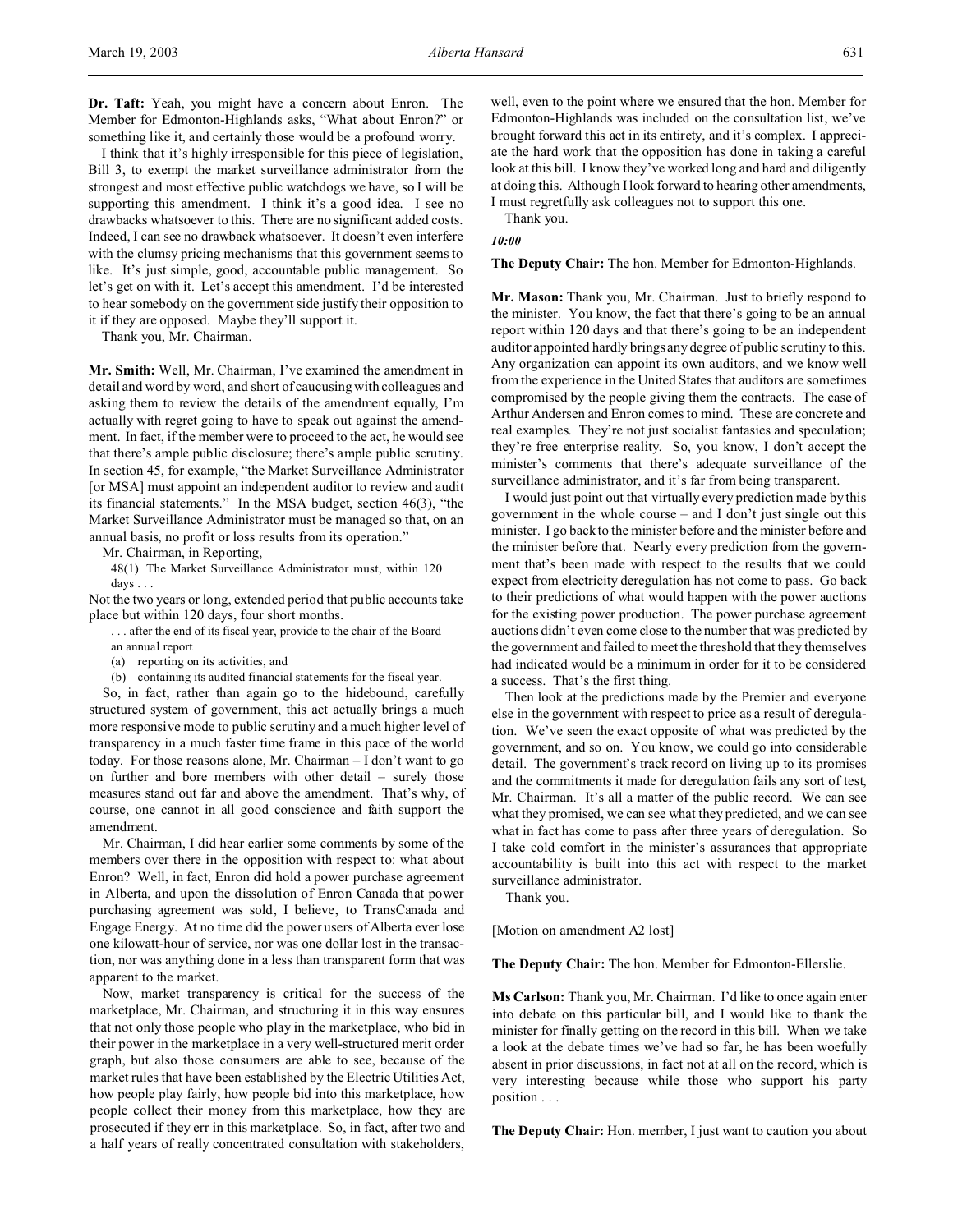the practice that we have in this House that we do not comment on a person's presence or absence, and I hope this will be respected both in the Assembly as well as in the committee.

**Ms Carlson:** Well, Mr. Chairman, I was hardly commenting on his presence or absence. I was commenting on his absence of speaking to this particular bill. The two are quite different.

**The Deputy Chair:** It really helps when you clarify that. Thank you.

**Ms Carlson:** Many members in this Assembly are filling a chair and doing not much else, so it's nice to see that the minister was prepared to get on the record. [interjections] Well, I hear lots of moans and groans from members in this Assembly, and I challenge any of them, other than the one we have seen tonight, from Grande Prairie-Smoky, to get up on his feet and enter into debate.

In fact, what's happening . . . [interjections] Well, if you don't want to listen to me, then stand up and speak, other Mr. Minister who likes to sit and chirp from his seat rather than enter into any kind of legitimate debate in this Assembly, who just likes to sit and heckle. That would be the minister of human resources, who is not very happy with my comments but still isn't prepared to enter into legitimate debate on this. He should because, in fact, on this very substantive bill, which is a cornerstone bill for this government in this Legislative Assembly, we see that up until March 19 the minister himself wasn't present in debate. [interjections] You know quite well what I was speaking to.

**Mr. Dunford:** You're walking a fine line there; aren't you, my dear?

**Ms Carlson:** No, I am not walking a fine line, as the minister of human resources was saying, and I have to say quite frankly that I am certainly not your dear or anyone else's in this Assembly. I am a fully elected member of this Assembly, just as you are. [interjections] Thank you. I do see there is some support for that position.

In fact, the reason why you're so crabby about what's going on here is because the members supporting your side of this particular debate have been woefully absent in debate on this particular bill. We see that as of March 19 members supporting the Progressive Conservative Party who were elected in this Assembly spoke less than 15 minutes.

**Mr. Dunford:** So all these hours and hours and hours have all been you then? What are you whining about?

**Ms Carlson:** In fact, these hours and hours and hours that we've had in debate, Mr. Chairman, through you . . .

**The Deputy Chair:** Hon. members, it would really help if you would speak through the chair and refrain from a dialogue back and forth across the floor, please.

The hon. Member for Edmonton-Ellerslie has been recognized and is being requested to proceed.

**Ms Carlson:** Thank you, Mr. Chairman. As I am on my feet and speaking through the chair, I am quite happy to note that this is the first evening that I have entered into debate on Bill 3. In fact, I have yet to put in a full 20 minutes on the substantive parts of this bill. Because of the time allocation motion that we see on the Order Paper, I am now forced to proceed to the series of amendments we have that will try to make a very flawed bill better. It's tough to do

when you get this kind of legislation in front of you, but we take our role in this Legislature very responsibly, and as a result of that I will now proceed with the next amendment in the series of many amendments we have.

**The Deputy Chair:** Hon. members, we have an amendment before us, and we shall refer to this amendment as amendment A3. Hon. Member for Edmonton-Ellerslie, you may proceed.

**Ms Carlson:** Thank you, Mr. Chairman. On the debate, through the chair, in spite of the fact that I continue to hear mumblings and grumblings from the Assembly. I know it's past 10 o'clock, so it's past the time that they like to go home, particularly . . .

**An Hon. Member:** Some of us have been working all day.

**Ms Carlson:** Well, so have many of the rest of us, Mr. Chairman, as that particular minister would like to comment. I know that particular minister is an early riser and likes to get her work done in the early part of the day, but if we had family friendly hours in this Legislative Assembly, then we wouldn't be entering into debate on amendments at 10 after 10.

**An Hon. Member:** Family friendly hours?

**Ms Carlson:** Yes, family friendly hours, which would be a change and would be something we've asked for for many years in this Assembly. It's not something . . .

**Mr. Mason:** Would it be like having family values?

# *10:10*

**Ms Carlson:** It might be like having family values, Mr. Chairman, which this government talks about supporting but doesn't actually walk the talk.

The amendment which I am moving on behalf of my colleague from Edmonton-Gold Bar states that Bill 3 be amended as follows. A. Section 1(1) is amended by adding the following after clause (ii):

- (ii.1) "net metering" means a metering system that
	- (a) measures the flow of electricity both to and from the customer and the interconnected electric system,
	- (b) allows the customer, who produces a surplus of electricity by way of a renewable energy system, to send that surplus back to the interconnected electric system, and
	- (c) credits the customer's meter for the amount of energy sent back to the interconnected electric system.
- B. Section 20(1) is amended by adding the following after clause (l):
	- (m) the operation of net metering as part of the interconnected electric system.

Now, there's a really good reason why net metering would be a good idea to enter into in this particular legislation, and that is that as costs for electricity and energy in this province in general skyrocket, people need to take a look at finding viable alternatives to provide energy sources to their homes and to their businesses. They need to look to be much more environmentally conscious and friendly than they have been in the past. A very good way of doing that is to set up a net metering system for those people and businesses who are forward thinking enough and are able to put in systems within their establishments that generate energy through alternate sources so that at those times when they are having peak operations – for instance, if they wanted to run their oven during peak time at dinnertime – they could draw out of the system, and in down times, when they had excess capacity, be it through solar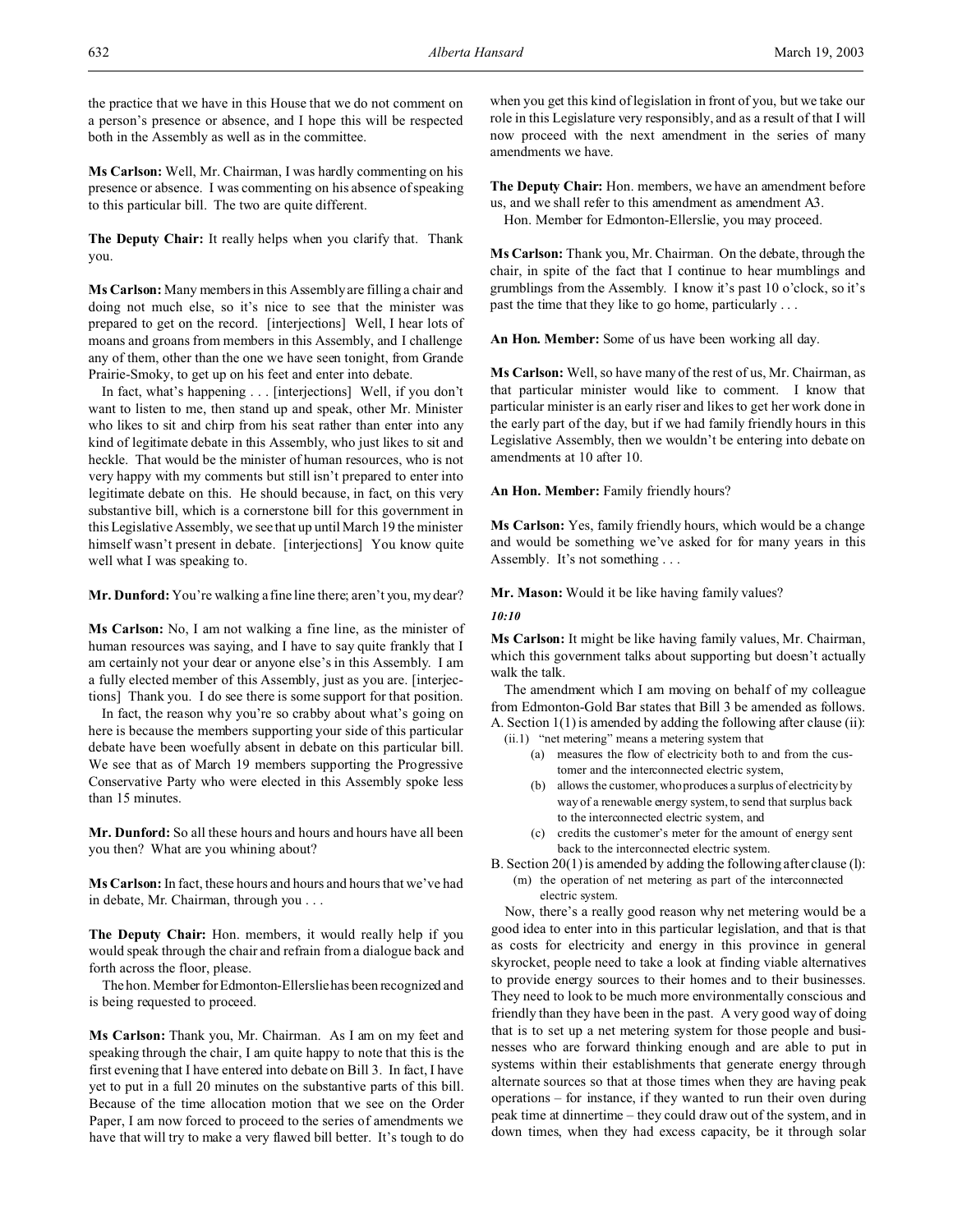panels or something else, they could send that back into the system. We think that those are very good ideas.

Net metering, for those who don't know what that is, is a simplified method of metering the energy consumed and produced at a home or a business, and it's got its own renewable energy generator such as a wind turbine. Under net metering excess electricity produced by the wind turbine will spin the existing home or business electricity meter backwards, effectively banking the electricity until it is needed by the customer. This provides the customer with full retail value for all the electricity produced. There are similar kinds of systems in the megaprojects right now, but we don't have anything at all like this for small producers.

So what would happen is that customers can use the electricity they generate with the wind turbines to supply their own lights and appliances, offsetting electricity they would otherwise have to purchase from the utility at the retail price. If the customer produces any excess electricity beyond what's needed to meet their needs, net metering is not allowed. The utility purchases that excess electricity at a wholesale or an avoided cost price. So that's a simple explanation.

Why is net metering important? There are three reasons why we should be taking a look at it. First, because an ultimate source like wind energy is an intermittent resource. It comes and it goes. They may not be using the power as it's being generated, and net metering allows them to receive the full value for the electricity they produce. Second, net metering reduces installation costs for customers by eliminating the need for a second energy meter. Third, net metering provides a simple, inexpensive, and easily administered mechanism for encouraging the use of small-scale wind energy systems or other alternate systems like solar-powered systems, that provide important local, national, and global benefits to the environment and to the economy.

Are there costs and benefits? Well, there certainly are benefits. Some of those are for both utilities and consumers. Utility benefits. Avoid the administrative and accounting costs of metering and purchasing the small amounts of excess electricity produced by small-scale wind-energy facilities, because when you think about this, your meter just runs backwards during that time. During these very cold times like we've seen in the past couple of months here, wouldn't it be really nice to see your meter running backwards. That would be a benefit for everybody. Consumers get benefits by getting greater value for some of the electricity they generate and by being able to interconnect with the utility using their existing meter. So they get continuous sources while really being forward thinking in terms of what they can provide for their household costs.

There's an indirect cost, Mr. Chairman. We wouldn't want to lead anybody down the garden path in terms of this. They're buying electricity from the utility, so it means that they're collecting less revenue from the consumer. This is a really good idea. The minister of agriculture will know that there are some people in her own constituency who have looked at this very seriously and who have tried to incorporate it, and I would expect to see her support this particular amendment because it's just a great idea. It doesn't derail what they want to do on this particular bill. It doesn't stop or stall deregulation at all. It has a real green benefit to it and fits very well in line with the government's proposal to use green power and to support the costs of bringing . . . [interjections] The cost is that they only have one meter so it's cheaper for the consumer, and the cost is that the consumer is not buying as much electricity from the existing utilities.

The consumer has the start-up cost of installing either wind or solar power, but that becomes very cost-effective for both the individuals and the other operators. You just have one meter and whatever they generate – we know this and the minister of agriculture knows this very well. I remember times on the farms where she and I both grew up where all of the energy on the farm . . .

**Mr. Hancock:** You both grew up on the same farm?

**Ms Carlson:** In the same area, where a lot of the energy was generated by wind turbines. There were no lines out there. It was wind generated. Then they went to a combination system where people couldn't use their excess capacity, but they could buy the power on the grid as they needed it. So this is just one step further in this particular idea, and that is that you connect those two systems. When they use energy from the grid, the meter goes forward, so the energy companies make money. When there's excess capacity and the consumer is generating excess capacity, the meter goes backwards and not in any kind of inflated or deflated price, at exactly the same stable kind of price.

So this is just one step further in the developments that we have seen people in her constituency use for literally decades, since we first saw settlements in those farm areas. My own grandparents in Oyen had this system, and there were good friends of ours in Cereal, where this minister now lives, who used that system until I was at least 15 or 16 years old. It's a really, really good idea. So I'm hoping that we'll see some interest in this particular debate. It's a positive kind of forward-looking innovation, just taking us a step further down the path of being green and looking at cost-effective ways for consumers to generally lower their average monthly electrical cost.

So with that and given the time, I will stop talking about this and hope that the minister of agriculture can convince the Minister of Energy that this might in fact be a good idea for them to take a look at. If we don't see it come up in here, we can see for sure that this is going to be a really good idea for a private member's bill in the future, and from that we'll see the government adopt it. But let them take a step forward. Let them do something that is very progressive here tonight and accept this amendment.

**Mrs. McClellan:** Mr. Chairman, I just want to make a couple of comments on the amendment. I don't disagree with the intent of the amendment, and certainly I think it's a choice that people might make. However, what I do have a problem with is legislating it. I don't tend to be a person who likes to overlegislate people's lives. What I am going to ask the hon. minister to comment on on this amendment, which will probably have some influence on my final decision, is: is there anything today that would preclude customers from entering into this?

**Mr. Mason:** Yes. I can answer it. I've got examples.

**Mrs. McClellan:** I've had an offer from the Member for Edmonton-Highlands to answer my question. I think I would prefer to stick to the free market system and ask the minister rather than the system that sets rates behind closed doors and so on, and that's the experience I think the hon. member has. So I would prefer that we ask the minister.

# *10:20*

**Mrs. Nelson:** That was a cheap shot.

**Mrs. McClellan:** It wasn't a cheap shot. It was an honest fact. It was just a fact of life.

But it is an interesting concept, and I would like to ask the hon. minister if there is anything in the bill today that would actually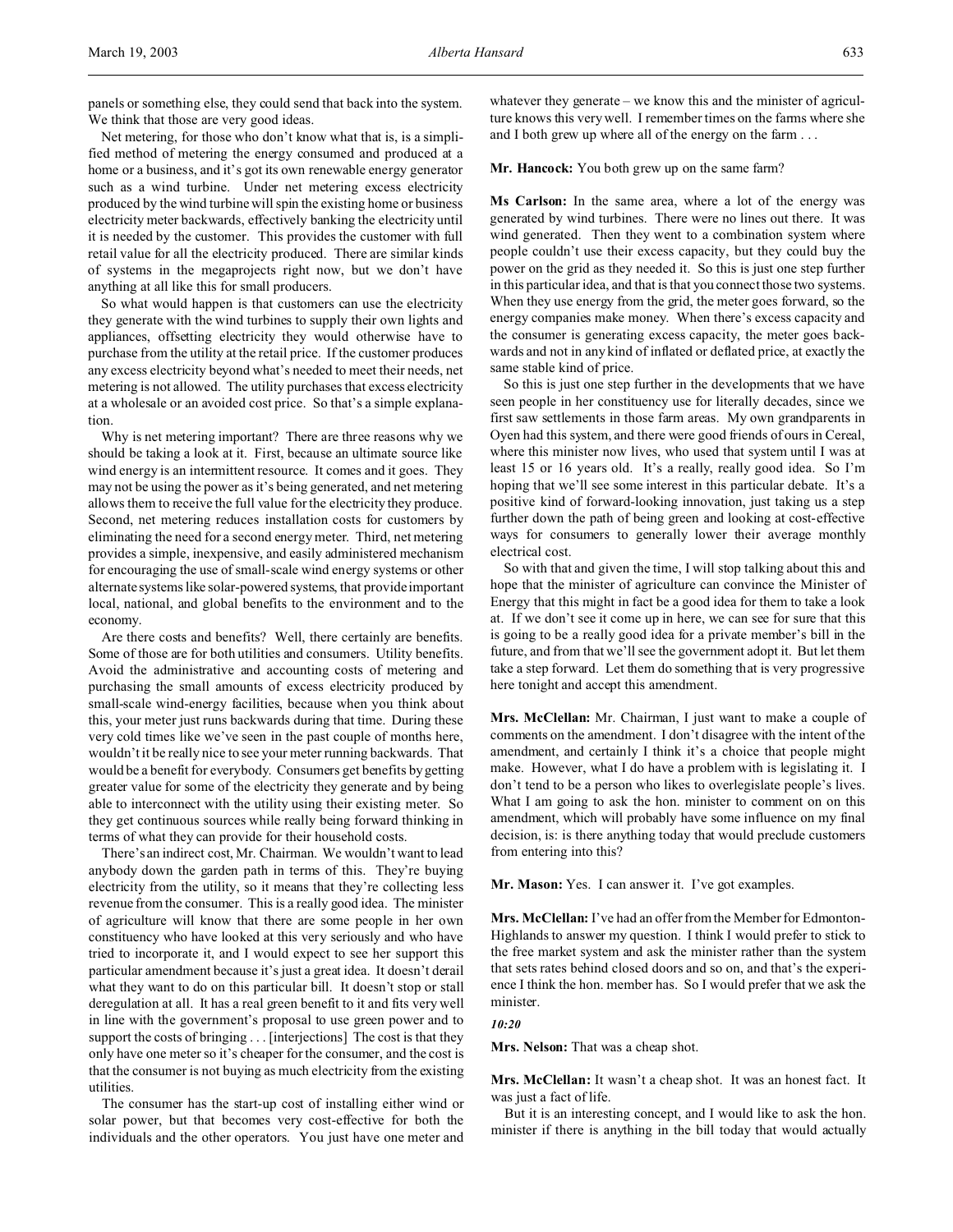preclude using net meters. I do think that down the road we're going to see far more energy produced on farms. In my experience as ag minister I do know that there are projects of bioenergy today being implemented, and it is my understanding that those projects can sell the excess energy from their project to the grid.

**Ms Carlson:** But those are big projects.

**Mrs. McClellan:** Well, they're not. That's the interesting thing. They're not necessarily big projects. In fact, we have a lot of small projects.

So if there isn't anything that precludes this from happening today, if the customer would bear the cost, and probably should, of the metering, then I don't understand why we would legislate a good idea. If it's a good idea, it'll flow. So I'd ask the hon. minister if he would comment on that.

**The Deputy Chair:** The hon. Member for Edmonton-Highlands.

**Mr. Mason:** Thank you very much, Mr. Chairman. I appreciate the hon. Minister of Energy deferring to me on this point, but I do have just an example. I know that one constituent of the hon. Member for Edmonton-Strathcona, who has been a candidate for our party federally in the past – and of course that may preclude her from any consideration opposite, but I think it's an interesting case – has put three solar panels on her roof, and the big, bad power company, in this case EPCOR, has refused to let her connect these solar panels into her home. She not only can't connect it so that she can draw power to light her home, but EPCOR won't let her put it into the grid. So there's an example here of where a big power company, in this case EPCOR, has refused to let this individual connect her solar panels into their electrical system. So it might be a good argument for putting this into the legislation. [interjections] I guess they're not listening, so that's fine. That was a clear example of how a power company is refusing to allow this.

**The Deputy Chair:** The hon. Minister of Energy.

**Mr. Smith:** Well, Mr. Chair, I'm pleased to enter into debate, and I'm particularly pleased to see this amendment. One of the reasons that I'm pleased to see this amendment is that it does talk about the future of metering, and we all know, particularly those who have suffered, I mean, have enjoyed the services of EPCOR in the Aquila service network how important accurate meter readings can be and in fact how much more efficient meter readings can be.

In fact, Mr. Chairman, in Puget Sound today Bonneville Power is undergoing an experiment with wireless meter reading, and you can under this experiment vend power back into the grid. For example, if you were away on holidays and you decided that you weren't going to use the power that you were allocated, you are able to vend back your power. Right now the cost of those real-time meters is about \$150 U.S., and I think that technology will move that price down over time, which I think will benefit all of us.

With respect to the present legislation, as the Minister of Agriculture, Food and Rural Development has asked, there are many, many cases of individual family farms that use wind power now. As a matter of fact, I think that a previous business owned by the member from Fort Macleod actually had a windmill that he would vend back into the grid. So this is achievable without more rules.

The other thing that's important as well, even as the member who did serve as part of the city management team – I guess they would be deemed the shareholder for EPCOR. In Calgary there's a house in the hon. Member for Calgary-North West's constituency that has gone completely off the grid. [interjection] That's not yours? The red one on Nose Creek? [interjection] No. Is it? Well, we don't know because the final boundaries commission hasn't been brought in, Mr. Chairman, and I'm sure that's a topic for a different type of animated debate.

This is a very interesting home. This is a home where an individual has put solar panels in, not unlike the solar panels that the Member for Medicine Hat put in the government yesterday and was shown in a very attractive photo opportunity nattily attired in his green T-shirt. I'm sure that that thing is bolted in and working and I didn't see the EPCOR police down locking off the Legislature. I can only assume that if the hon. Member for Edmonton-Highlands would send us the name of the defeated ND candidate, maybe we could help ameliorate some of the difficulties about hooking up solar panels.

Solar panels as a form of renewable energy have met kind of a technological wall at this stage, Mr. Chairman. Solar panels really only store about 10 percent of the energy that is shone upon them, so the difficulty becomes in the mass that you have to have for storage.

Now, to make it possible to vend back electricity – I was fortunate enough to attend an opening in Calgary – there's also a device that takes solar power and converts it and puts it back onto the grid. That, of course, has been a Calgary company that on its opening stated clearly that this type of innovation, this type of new thought would not have been possible without deregulation.

With this competitive market structure, Mr. Chairman, not only do we get the good and wise minds of the opposition peering through legislation and responding with amendments, but we also get people who generate natural gas, who generate steam and then want to bolt the generator between where the steam is generated and where the bitumen is heated up. That generates copious amounts of new electrical generation without adding measurably to the emissions in this province, without adding measurably to the carbon dioxide that's emitted, and in fact the only cost is the capital cost one incurs in installing one of these large turbines.

So, Mr. Chairman, what we have seen with the advent of a competitive market in electricity is some 3,000 new megawatts, but contrary to the old Crown model or the old socialist model, this power has come on in a variety of new and different and innovative and creative forms. The government of Alberta, which is important to note, has just executed the largest green power contract ever executed in North America, which will then provide, I believe, 90 percent of its power requirements, which is in excess of some 23 megawatts annually, via a biomass and a wind project. I mean, that puts us in the forefront of energy innovation. In fact, if I were living in Grande Prairie-Wapiti or if I were the member representing Grande Prairie-Wapiti, I would be exceedingly proud of the investment, of the opportunity, of the jobs that are going to be created by this project that Canadian Hydro is undertaking with Canfor. Mr. Chairman, not only is it going to provide electricity; it's going to provide heat. It's going to heat those areas in those cold winters and, in fact, use less natural gas.

### *10:30*

Now, the other benefit of this particular project is that it's in Grande Prairie. One of the things about Grande Prairie, Mr. Chairman, is that it is not well-served by transmission lines. So if you had an option of taking it under the socialist model, you'd run a transmission line up from your coal-generated plant in Wabamun, you would pay for the new plant there, then you'd pay for the new transmission up there, in the rate base for everyone, and then finally, some day, 14, 20, 30, 40 years – who knows how long the approval rates take? – you might be able to flip on a light switch in Grande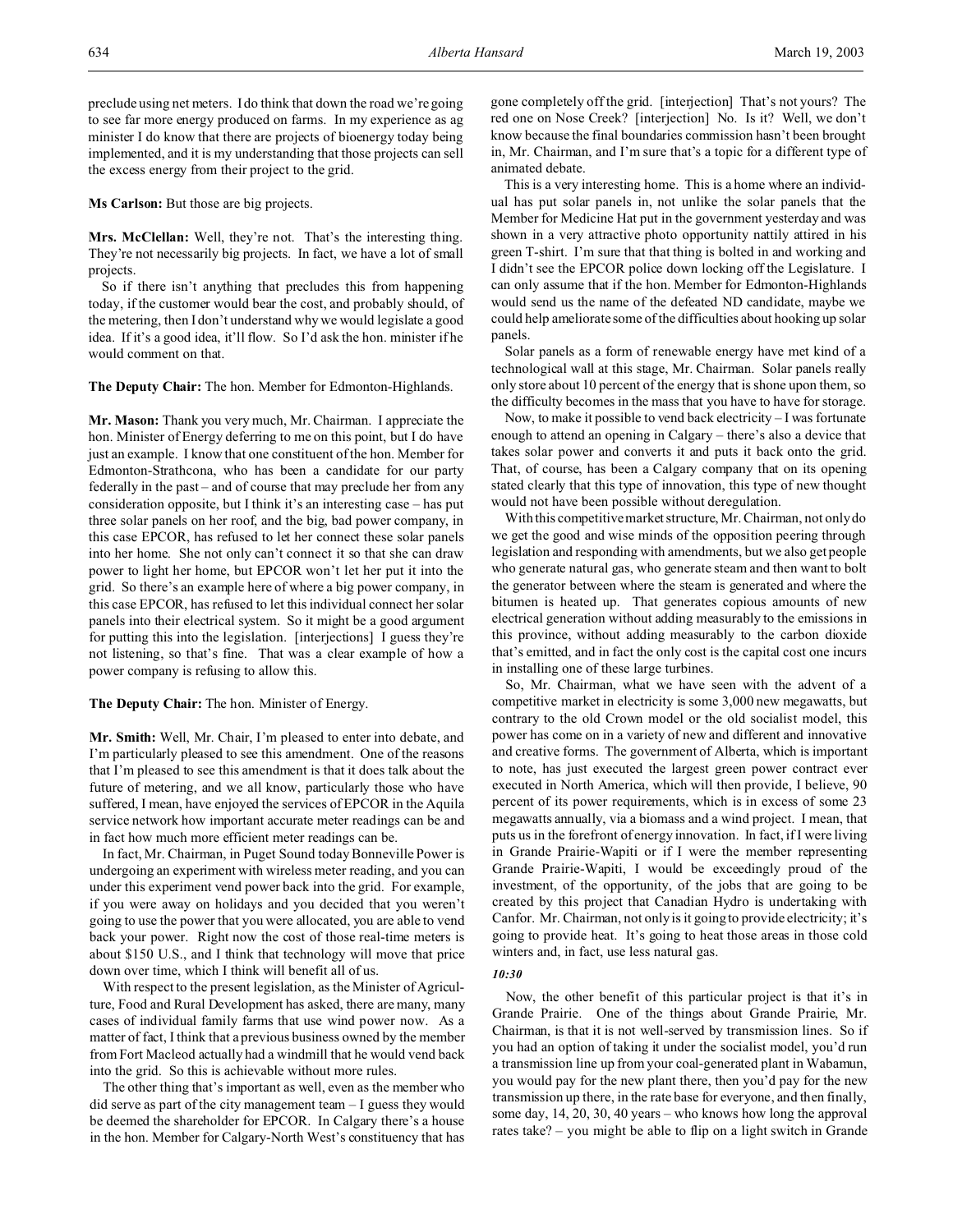Prairie, but by then it would be too late. Everybody will have moved out and be living in B.C.

What this does, what the competitive market structure does is it gives residents of Grande Prairie an opportunity to be innovative, save money, to be conservative. I guess if you conserve energy, you're conservative, and I guess you could be progressive in doing that too. So you could live in Grande Prairie and in fact be progressive and conservative at the same time. I think most people in Grande Prairie probably are Progressive Conservative. Mr. Chairman, I digress.

The amendment itself has of substance things that can already be undertaken in the electricity grid of today. It also brings up the importance of net metering in the future, because as we see in Europe – and as you see in the appliances that are being shipped from Europe now, they have timers on them – people run their dishwashers, their dryers, their washing machines, these devices now after midnight, when the price of power is at the lowest. Albertans, by reducing their demands on our power surge period, our peak power period, between 4 and 7, can actually reduce power consumption in this province and also reduce price. In fact, in the first six months of 2001 electrical consumption was reduced by some 6 to 7 percent.

Certainly, I will keep this amendment on file with me. I think it's an interesting piece. We're going to watch continued power vending back and forth in the rural areas onto the grid. One thing you do have to remember, Mr. Chairman, is that if you do have a line, though, your net metering would also have a demand charge because once you are on the grid, there has to be firm power or power available for you should you make that decision to turn the lights on.

So as interesting as this amendment is and as diligently as the work has been done by the opposition to put it forward, I must regretfully ask colleagues to vote against it.

**The Deputy Chair:** The hon. Member for Edmonton-Ellerslie.

**Ms Carlson:** Thank you, Mr. Chairman. Regretfully, with regard to net metering the minister doesn't know what he's talking about, and he really needs to do some research on the issue. At the very least, he should have listened to what we said in the first description, and that is that there are three very distinct benefits for people who have net metering, and that is because consumers can't always consume all of what they have in terms of power because solar and wind power are intermittent power sources. So if they have net metering, then they get full value for the electricity without installing expensive battery storage systems. That's important because that affects the payback period for the person who's installed both the solar or the wind energy. Secondly, it reduces installation costs for customers by eliminating the need for a second energy meter. Third, it provides a simple, inexpensive, and easy to administer mechanism for encouraging small-scale use of alternate energy sources. In fact, the minister should know this. You can use your existing meter to take advantage of net metering because all of those meters go forward and go backwards, so this is a very interesting thing to do.

The minister should also know that 30 states already legislate the requirement for there to be net metering options. They require at least some of the utilities that are providing services in their areas to offer net metering for small wind systems, and the rules are enacted by state utility regulators. So as we have heard from the member here: that is not an option allowed by most of the providers in this province. In fact, we haven't been able to find a case where it has been, and then the States has found that it's got to be enacted by state utility regulators, and these rules apply to utilities whose rates and services are regulated at the state level. So this is a perfect little piece to tuck into this bill in a regulation.

For Alberta this would be very forward legislation, but it isn't news in the States because in recent years we have seen many states enacting net metering laws legislatively, including California, Connecticut, Delaware, Massachusetts, Montana, Nevada, New Hampshire, New Jersey, Ohio, Oregon, Vermont, Virginia, and Washington. In most of these states with net metering statutes all utilities are required to offer net metering for some wind systems and some solar systems, and many of them limit eligibility to just small systems.

So, in fact, this minister needs to get off his soapbox and onto a little bit of research and development and get with the program. If they're going to provide high energy costs to this province, then they've also got to provide alternate sources.

**Mr. Mason:** Mr. Chairman, since I spoke before, it occurs to me that I should speak to this rather than attempt to answer questions. You know, I think this is a good amendment. I think this is a very good amendment, and I think that the government could move quickly, not just take it under advisement but actually say: listen; we can do this. This could be done under a regulated system, just as it can be done under this system. This particular amendment is neutral when it comes to the type of system of electricity and would work very well.

I mentioned the case of the individual who tried to get EPCOR to hook in her solar panels on her roof, and they refused. They wouldn't do it. I know I get accused of just defending EPCOR all the time and not supporting deregulation because I'm supposedly supporting EPCOR, but in this case EPCOR is the bad guy, and it needs the government to enforce this. It's simple to do.

I recently spoke to a group of students at Harry Ainlay high school. Some of our pages actually belong to a student club there that's interested in politics. One of the things that was of most interest to them is the idea that you could produce power in your own house through a variety of means and your meter would actually go backwards because what it means is that the power grid is buying the power from you because you're producing more power than you're using.

There are lots of ways you can do it. Solar panels are just one; heat pumps are another. I'm thinking of agricultural applications. We know that the Premier wants us to have 17 million hogs in this province, and we know from previous debates just how much pig manure that would produce, Mr. Chairman, and there's a lot of heat in that pig manure. There's an awful lot of heat, and through the use of heat pumps you can actually convert that into energy that's usable and can be put back into the grid. Wind power has been suggested. There's small-scale water power. You can actually produce small amounts of electricity from streams that may be running through your property and so on. There's no end to the ways that people can produce their own electricity, so this amendment would allow that, and it's certainly something that we've been talking about for some time.

Now, I just want to get onto some of the things that the minister has talked about because he talks about the socialist system, by which he means the regulated system as opposed to the system we have here. I think that it's fair to say that the kind of system that's proposed by this government, that's emerging in this province, will produce a certain amount of innovation because there'll be a considerable amount of desperation. People will be desperate to find ways to save on their power bills, so they'll be prepared to try things, and I suppose that that is the silver lining in the government's direction, but it comes at an enormous cost, and it's so unnecessary. If you want to find ways to innovate, amendments like this one would certainly allow that, and this kind of innovation could take place in the kind of system that we support, which is a regulated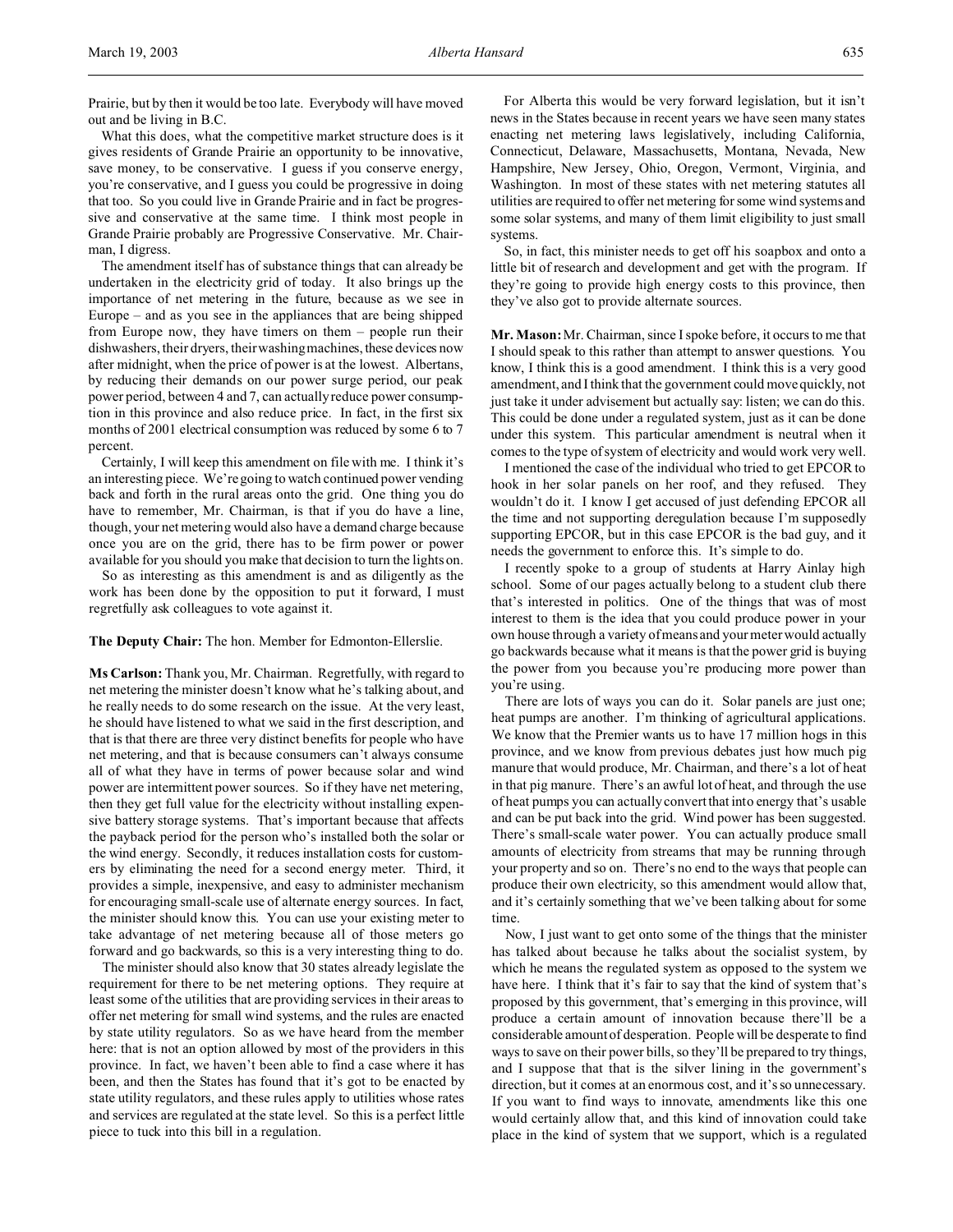system, which this province has had. It was not socialists that brought this into existence, Mr. Chairman. I'd remind the hon. Minister of Energy that it is not socialists that brought about the regulated system in Alberta. It was Social Credit, and that's about as close as you can get. It was, of course, supported and maintained by the Lougheed administration, which was a conservative government, as well as the Getty government, which was also a conservative government. In Ontario they've turned back towards this, and this decision was made by Premier Eves, who is of course a Progressive Conservative Premier. So it's a kind of a system that has not only served people very well for many years, but it's been broadly supported politically, and to call it a socialist system is to completely misrepresent the actual fact.

## *10:40*

Here in Alberta while it was a regulated system, the majority of the production and distribution of electricity was in the hands of private companies being Alberta Power, which then became ATCO Electric, and also Calgary Power, which then became TransAlta. The third player, which was a fairly small player but one of the big three, was, of course, EPCOR, which was owned by the people of Edmonton. So it works very well in an entirely publicly-owned electrical system as they have in some provinces, which you could probably call a socialist system. But in Alberta we never had a socialist system. We had a mixed system that was predominantly free enterprise but was regulated by the government.

I guess the other point that I'd like to make is that at the time that the economy was growing very rapidly in Alberta, more rapidly than today, in the late '70s, they were able to plan and bring on new generation in a timely fashion. There were not brownouts. There were not blackouts. In fact, the system was quite well planned, and prices were kept low because supply was balanced with demand, not through market forces but through planning. It did work very well. I think the suggestion that that system didn't work for Alberta is not true.

I know that allegations have been made, too, about how long it took to bring Genesee on-line. You know, I have some familiarity with that too, Mr. Chairman, because the provincial government refused to allow Genesee to be brought into rate base even though it had been deemed to be necessary and its supply was required, and it kept it out of rate base for a long time. The result is that the utility borrowed money in order to operate the generation and to pay a dividend back to the city, and this was added to the allowance for funds used during this construction. Of course, that was all then paid back when it was put into rate base because it was all eligible under the rules, and the result is that there was considerably more capital that had to be put onto the rate base and repaid in that fashion than would have been necessary.

So delays in getting Genesee into the rate base were the result of government opposition and particularly agitation from TransAlta Utilities which was picked up particularly by some of the Calgary representatives, who discriminated, frankly, against EPCOR in that case. You know, I look back and I remember meeting, as a member of city council, with Dr. West, who at the time was the Minister of Energy. He told us that this system would replace the cumbersome and expensive regulated system and that this would . . .

# **Bill 30 Appropriation (Interim Supply) Act, 2003** *(continued)*

**The Deputy Chair:** I hesitate to interrupt the hon. Member for Edmonton-Highlands, but under Standing Order 61(4) I must put the question proposing the approval of the appropriation bill on the

Order Paper for consideration by the Committee of the Whole. Does the committee approve the following appropriation bill: Bill 30, Appropriation (Interim Supply) Act, 2003?

**Some Hon. Members:** Agreed.

**The Deputy Chair:** Opposed?

**Some Hon. Members:** No.

**The Deputy Chair:** Carried.

[Several members rose calling for a division. The division bell was rung at 10:44 p.m.]

[Ten minutes having elapsed, the committee divided]

[Mr. Shariff in the chair]

| For the motion:     |           |                    |
|---------------------|-----------|--------------------|
| Amery               | Graydon   | McClellan          |
| Calahasen           | Griffiths | Melchin            |
| Cao                 | Hancock   | Nelson             |
| Cardinal            | Hlady     | O'Neill            |
| Danyluk             | Hutton    | Pham               |
| DeLong              | Jablonski | Renner             |
| Doerksen            | Klapstein | Smith              |
| Ducharme            | Kryczka   | Strang             |
| Dunford             | Magnus    | Tarchuk            |
| Fritz               | Marz      | Woloshyn           |
| Goudreau            |           |                    |
| Against the motion: |           |                    |
| Blakeman            | Mason     | Taft               |
| Carlson             |           |                    |
| Totals:             | For $-31$ | $\text{Again}$ = 4 |
|                     |           |                    |

[Motion carried]

**The Deputy Chair:** Shall the bill be reported? Are you agreed?

**Some Hon. Members:** Agreed.

**The Deputy Chair:** Opposed?

**Some Hon. Members:** No.

**The Deputy Chair:** Carried.

# **Bill 3 Electric Utilities Act** *(continued)*

**The Deputy Chair:** The hon. Government House Leader.

**Mr. Hancock:** Thank you, Mr. Chairman. I would move that we adjourn debate on Bill 3.

[Motion to adjourn debate carried]

**Mr. Hancock:** Mr. Chairman, I would move that the committee now rise and report progress on Bill 3 and Bill 27 and report Bill 30.